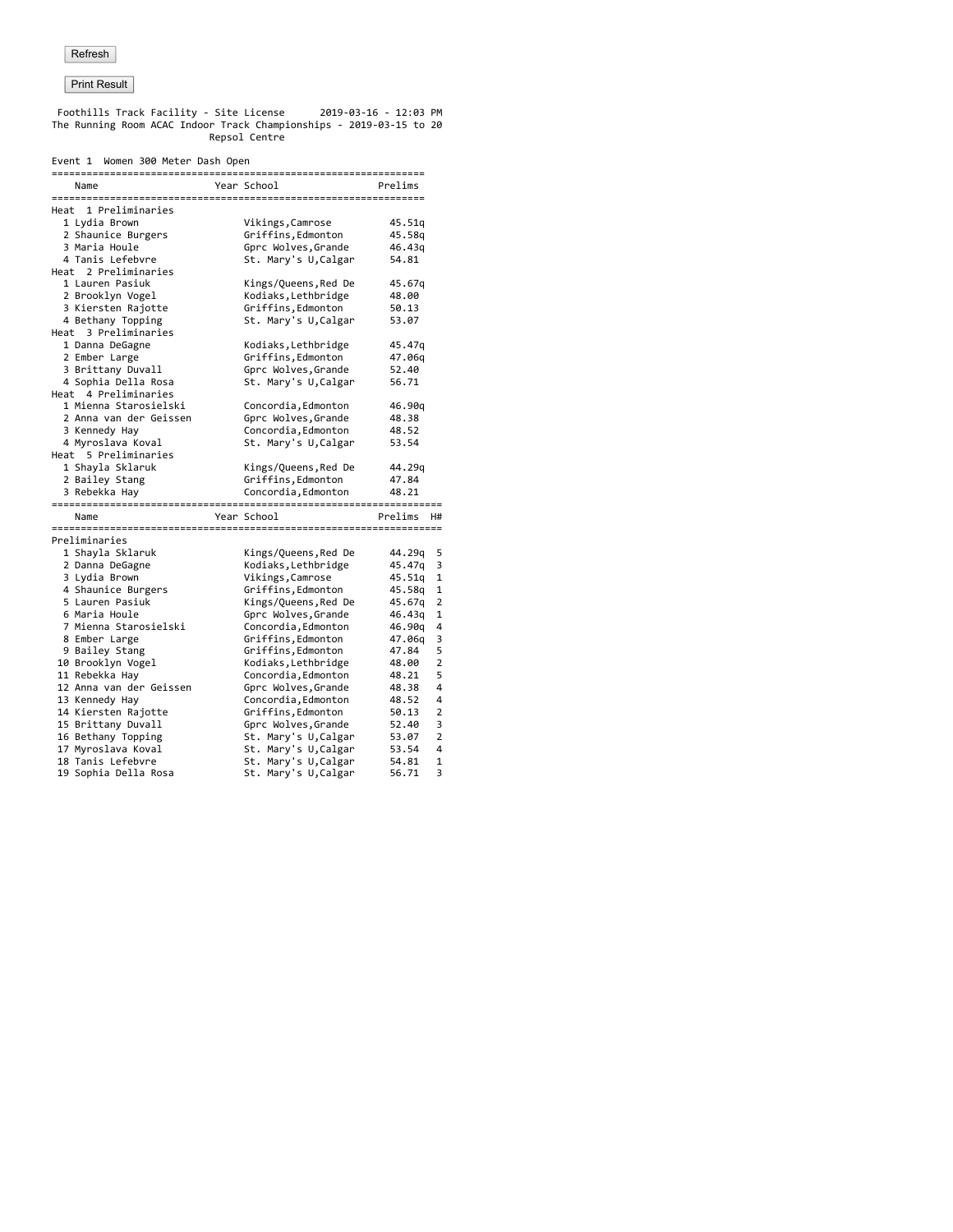Foothills Track Facility - Site License 2019-03-16 - 12:03 PM The Running Room ACAC Indoor Track Championships - 2019-03-15 to 2019-03-1 Repsol Centre

#### Event 1 Women 300 Meter Dash Open

|        | Name                  | Year School          | Finals |                | Points         |
|--------|-----------------------|----------------------|--------|----------------|----------------|
|        | Section 1 Finals      |                      |        |                |                |
|        | 1 Maria Houle         | Gprc Wolves, Grande  | 45.86  | 4              |                |
|        | 2 Lauren Pasiuk       | Kings/Queens, Red De | 46.04  | 3              |                |
|        | 3 Ember Large         | Griffins, Edmonton   | 46.70  | 2              |                |
|        | 4 Mienna Starosielski | Concordia, Edmonton  | 47.99  | $\mathbf{1}$   |                |
|        | Section 2 Finals      |                      |        |                |                |
|        | 1 Shayla Sklaruk      | Kings/Queens, Red De | 42.33  | 10             |                |
|        | 2 Shaunice Burgers    | Griffins, Edmonton   | 44.87  | 8              |                |
|        | 3 Danna DeGagne       | Kodiaks, Lethbridge  | 44.96  | 6              |                |
|        | 4 Lydia Brown         | Vikings, Camrose     | 45.51  | 5              |                |
|        |                       |                      |        |                |                |
|        | Name                  | Year School          | Finals |                | H# Points      |
| Finals |                       |                      |        |                |                |
|        | 1 Shayla Sklaruk      | Kings/Queens, Red De | 42.33  | $\overline{2}$ | 10             |
|        | 2 Shaunice Burgers    | Griffins, Edmonton   | 44.87  | 2              | 8              |
|        | 3 Danna DeGagne       | Kodiaks, Lethbridge  | 44.96  | $\overline{2}$ | 6              |
|        | 4 Lydia Brown         | Vikings, Camrose     | 45.51  | $\overline{2}$ | 5              |
|        | 5 Maria Houle         | Gprc Wolves, Grande  | 45.86  | $\mathbf{1}$   | 4              |
|        | 6 Lauren Pasiuk       | Kings/Queens, Red De | 46.04  | $\mathbf{1}$   | 3              |
|        | 7 Ember Large         | Griffins, Edmonton   | 46.70  | $\mathbf{1}$   | $\overline{2}$ |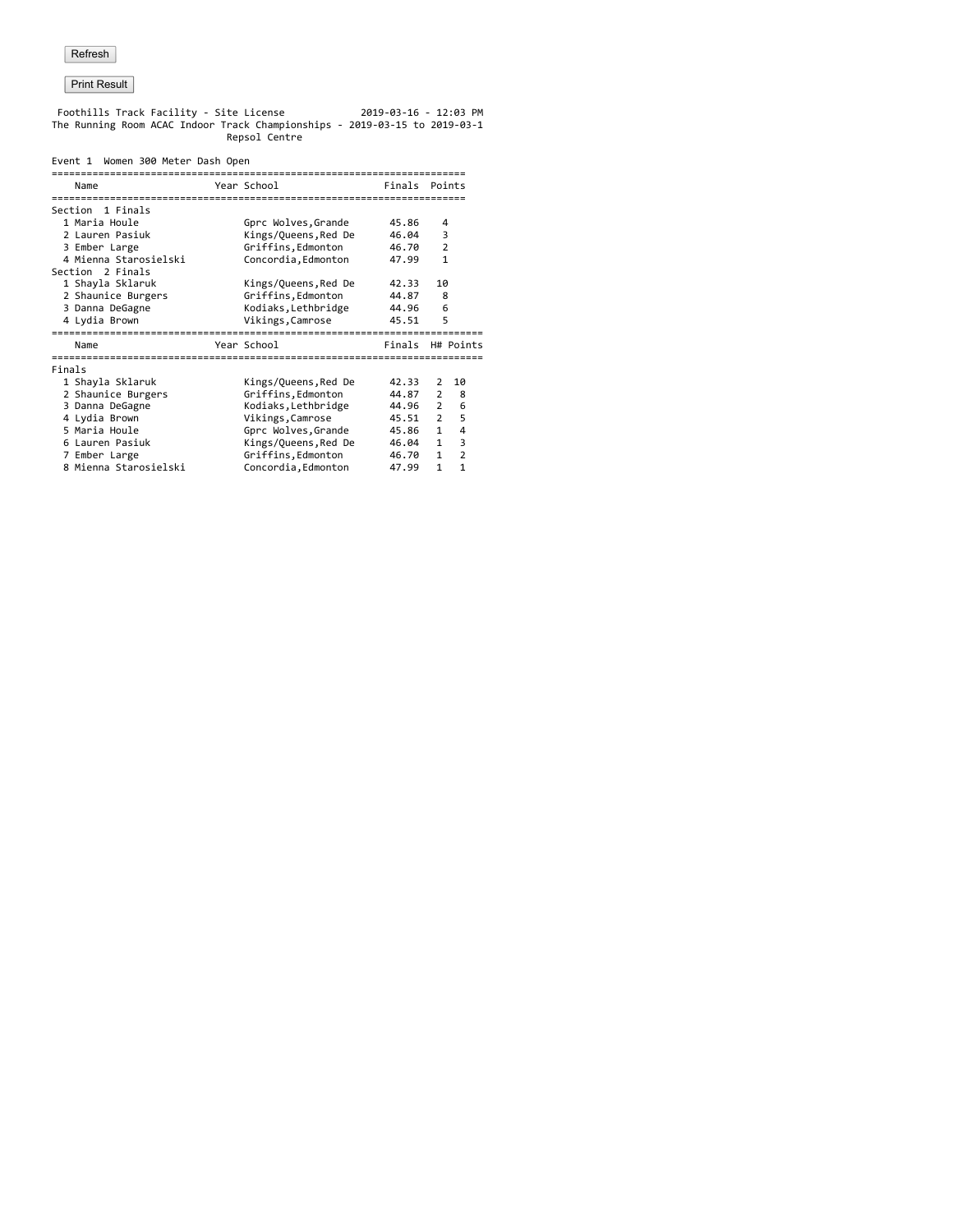Foothills Track Facility - Site License 2019-03-16 - 12:03 PM The Running Room ACAC Indoor Track Championships - 2019-03-15 to 20 Repsol Centre

| Event 2 Men 300 Meter Dash Open             |                                            |                  |
|---------------------------------------------|--------------------------------------------|------------------|
| Name                                        | Year School                                | Prelims          |
| Heat 1 Preliminaries                        |                                            |                  |
| 1 Andrei Pop                                | Griffins,Edmonton                          | 38.31q           |
| 2 Brandon Morris                            | Concordia, Edmonton                        | 38.89q           |
| 3 Kuljeet Singh                             | Kodiaks, Lethbridge                        | 42.33            |
| 4 Jackson Murrell                           | Concordia, Edmonton                        | 43.40            |
| Heat 2 Preliminaries                        |                                            |                  |
| 1 Brandon Tufford                           | Gprc Wolves, Grande                        | 37.47q           |
| 2 Omar Medina                               | Griffins, Edmonton                         | 38.62q           |
| 3 Tarias Fournier                           | Gprc Wolves, Grande                        | 43.03            |
| 4 Jason Sprinkhuysen                        | St. Mary's U, Calgar                       | 43.34            |
| Heat 3 Preliminaries                        |                                            |                  |
| 1 Caelen Begg                               | Griffins, Edmonton                         | 37.70q           |
| 2 Foster Isiche                             | Kodiaks, Lethbridge                        | 39.59q           |
| 3 Tristan Jochems                           | Kodiaks, Lethbridge                        | 42.38            |
| 4 Dolan Saddleback                          | Kodiaks, Lethbridge                        | 44.83            |
| Heat 4 Preliminaries                        |                                            |                  |
| 1 Connor Swaby                              | Griffins, Edmonton                         | 37.72q           |
| 2 Joel Manz                                 | Gprc Wolves, Grande                        | 38.69q           |
| 3 Quinn Demers                              | St. Mary's U, Calgar                       | 46.33            |
| Heat 5 Preliminaries                        |                                            |                  |
| 1 Reece Runco                               | Griffins,Edmonton                          | 37.87q           |
| 2 Lucas Wessner                             | Kings/Queens,Red De                        | 39.29q           |
| 3 Warren Emslie                             | Trojans, Calgary                           | 42.04            |
| 4 Gabriel De Obieta<br>Heat 6 Preliminaries | St. Mary's U, Calgar                       | 52.36            |
|                                             |                                            |                  |
| 1 Thomas Cross-Trush<br>2 Jakob Vollmerhaus | Griffins, Edmonton<br>Kings/Queens, Red De | 36.75q           |
| 3 Marcus Bautista                           |                                            | 39.62<br>40.73   |
| 4 Timothy Shapka                            | Trojans, Calgary<br>Vikings, Camrose       | 48.37            |
| Heat 7 Preliminaries                        |                                            |                  |
| 1 Brent Stephen                             | Trojans, Calgary                           | 37.03q           |
| 2 Iqbal Singh                               | Trojans,Calgary                            | 40.48            |
| 3 Tim Evans                                 | St. Mary's U,Calgar                        | 40.60            |
|                                             |                                            |                  |
| Name                                        | Year School                                | Prelims<br>H#    |
|                                             |                                            |                  |
| Preliminaries                               |                                            |                  |
| 1 Thomas Cross-Trush                        | Griffins,Edmonton                          | 36.75q           |
| 2 Brent Stephen<br>3 Brandon Tufford        | Trojans, Calgary<br>Gprc Wolves, Grande    | 37.03q<br>37.47q |
| 4 Caelen Begg                               | Griffins, Edmonton                         | 37.70q           |
| 5 Connor Swaby                              | Griffins, Edmonton                         | 37.72q           |
| 6 Reece Runco                               | Griffins, Edmonton                         | 37.87q           |
| 7 Andrei Pop                                | Griffins, Edmonton                         | 38.31q           |
| 8 Omar Medina                               | Griffins, Edmonton                         | 38.62q           |
| 9 Joel Manz                                 | Gprc Wolves, Grande                        | 38.69g           |
| 10 Brandon Morris                           | Concordia, Edmonton                        | 38.89q           |
| 11 Lucas Wessner                            | Kings/Queens,Red De                        | 39.29q           |
| 12 Foster Isiche                            | Kodiaks, Lethbridge                        | 39.59q           |
| 13 Jakob Vollmerhaus                        | Kings/Queens,Red De                        | 39.62            |
| 14 Iqbal Singh                              | Trojans, Calgary                           | 40.48            |
| 15 Tim Evans                                | St. Mary's U,Calgar                        | 40.60            |
| 16 Marcus Bautista                          | Trojans,Calgary                            | 40.73            |
| 17 Warren Emslie                            | Trojans,Calgary                            | 42.04            |
| 18 Kuljeet Singh                            | Kodiaks,Lethbridge                         | 42.33            |
| 19 Tristan Jochems                          | Kodiaks, Lethbridge                        | 42.38            |
| 20 Tarias Fournier                          | Gprc Wolves, Grande                        | 43.03            |
| 21 Jason Sprinkhuysen                       | St. Mary's U, Calgar                       | 43.34            |
| 22 Jackson Murrell                          | Concordia, Edmonton                        | 43.40            |
| 23 Dolan Saddleback                         | Kodiaks, Lethbridge                        | 44.83            |
| 24 Quinn Demers                             | St. Mary's U, Calgar                       | 46.33            |
| 25 Timothy Shapka                           | Vikings, Camrose                           | 48.37            |
| 26 Gabriel De Obieta                        | St. Mary's U, Calgar                       | 52.36            |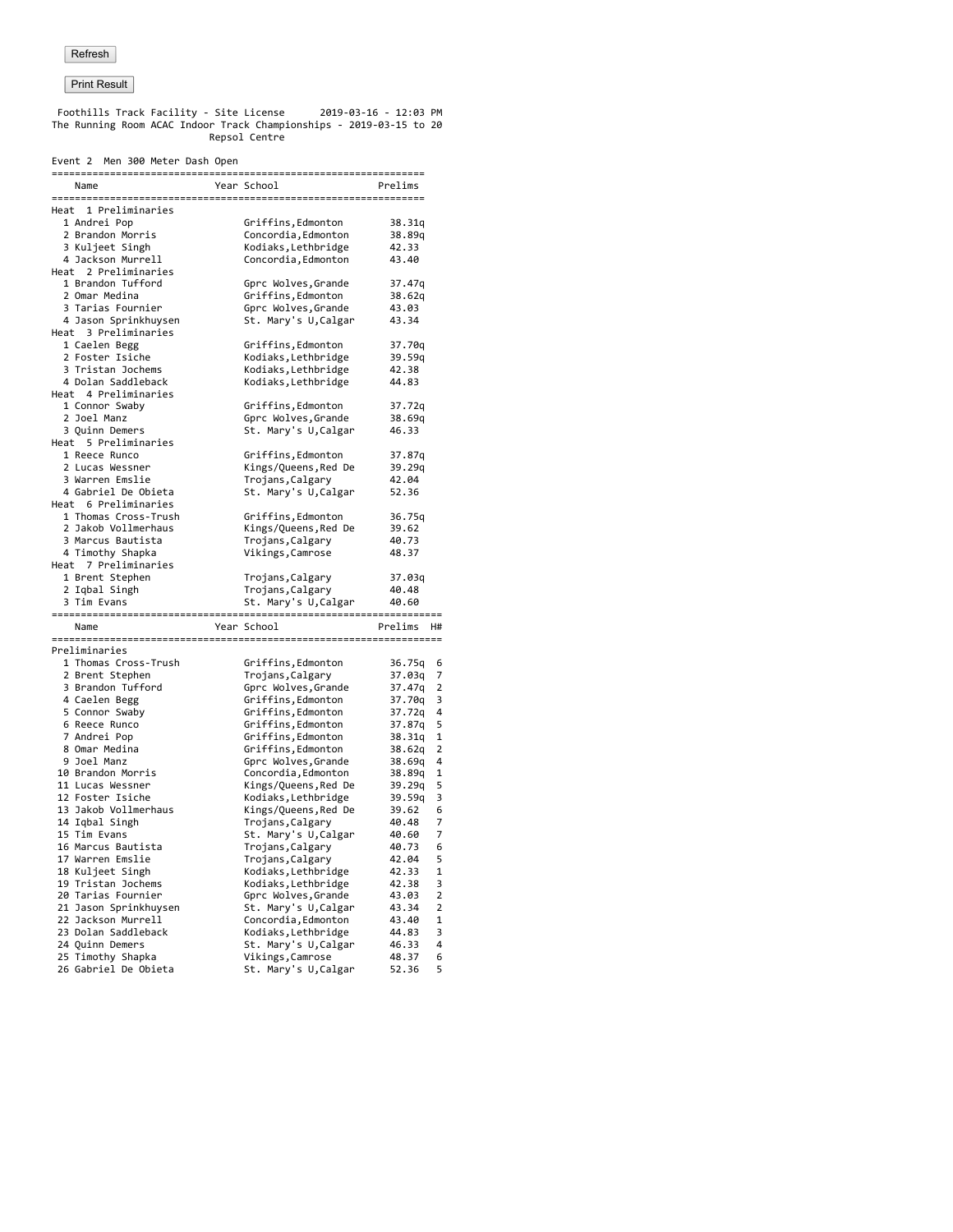Foothills Track Facility - Site License 2019-03-16 - 12:03 PM The Running Room ACAC Indoor Track Championships - 2019-03-15 to 2019-03-1 Repsol Centre

#### Event 2 Men 300 Meter Dash Open

|        | Name                               | Year School                               | Finals Points    |                                |                |
|--------|------------------------------------|-------------------------------------------|------------------|--------------------------------|----------------|
|        | Section 1 Finals                   |                                           |                  |                                |                |
|        | 1 Joel Manz                        | Gprc Wolves, Grande                       | 38.56            | 4                              |                |
|        | 2 Lucas Wessner                    | Kings/Queens, Red De                      | 38.66            | 3                              |                |
|        | 3 Brandon Morris                   | Concordia, Edmonton                       | 38.86            | 2                              |                |
|        | 4 Foster Isiche                    | Kodiaks, Lethbridge                       | 39.24            | $\mathbf{1}$                   |                |
|        | Section 2 Finals                   |                                           |                  |                                |                |
|        | 1 Reece Runco                      | Griffins, Edmonton                        | 36.33            | 6                              |                |
|        | 2 Connor Swaby                     | Griffins, Edmonton                        | x36.39           |                                |                |
|        | 3 Andrei Pop                       | Griffins, Edmonton                        | x38.82           |                                |                |
|        | 4 Omar Medina                      | Griffins, Edmonton                        | x39.07           |                                |                |
|        | Section 3 Finals                   |                                           |                  |                                |                |
|        | 1 Brent Stephen                    | Trojans, Calgary                          | 35.61            | 10                             |                |
|        | 2 Thomas Cross-Trush               | Griffins, Edmonton                        | 36.17            | 8                              |                |
|        | 3 Brandon Tufford                  | Gprc Wolves, Grande                       | 37.28            | 5                              |                |
|        | 4 Caelen Begg                      | Griffins, Edmonton                        | x38.39           |                                |                |
|        |                                    |                                           |                  |                                |                |
|        |                                    |                                           |                  |                                |                |
|        | Name                               | Year School                               | Finals H# Points |                                |                |
|        |                                    |                                           |                  |                                |                |
| Finals |                                    |                                           |                  |                                |                |
|        | 1 Brent Stephen                    | Trojans, Calgary                          | 35.61            | 3.                             | 10             |
|        | 2 Thomas Cross-Trush               | Griffins, Edmonton                        | 36.17            | 3                              | 8              |
|        | 3 Reece Runco                      | Griffins, Edmonton                        | 36.33            | $\overline{2}$                 | 6              |
|        | 4 Connor Swaby                     | Griffins, Edmonton                        | x36.39           | $\overline{2}$                 |                |
|        | 5 Brandon Tufford                  | Gprc Wolves, Grande                       | 37.28            | 3                              | 5              |
|        | 6 Caelen Begg                      | Griffins, Edmonton                        | x38.39           | 3                              |                |
|        | 7 Joel Manz                        | Gprc Wolves, Grande                       | 38.56            | $\mathbf{1}$                   | 4              |
|        | 8 Lucas Wessner                    | Kings/Queens, Red De                      | 38.66            | 1                              | 3              |
|        | 9 Andrei Pop                       | Griffins, Edmonton                        | x38.82           | $\overline{2}$                 |                |
|        | 10 Brandon Morris                  | Concordia, Edmonton                       | 38.86            | $\mathbf{1}$                   | $\overline{2}$ |
|        | 11 Omar Medina<br>12 Foster Isiche | Griffins, Edmonton<br>Kodiaks, Lethbridge | x39.07<br>39.24  | $\overline{2}$<br>$\mathbf{1}$ | $\mathbf{1}$   |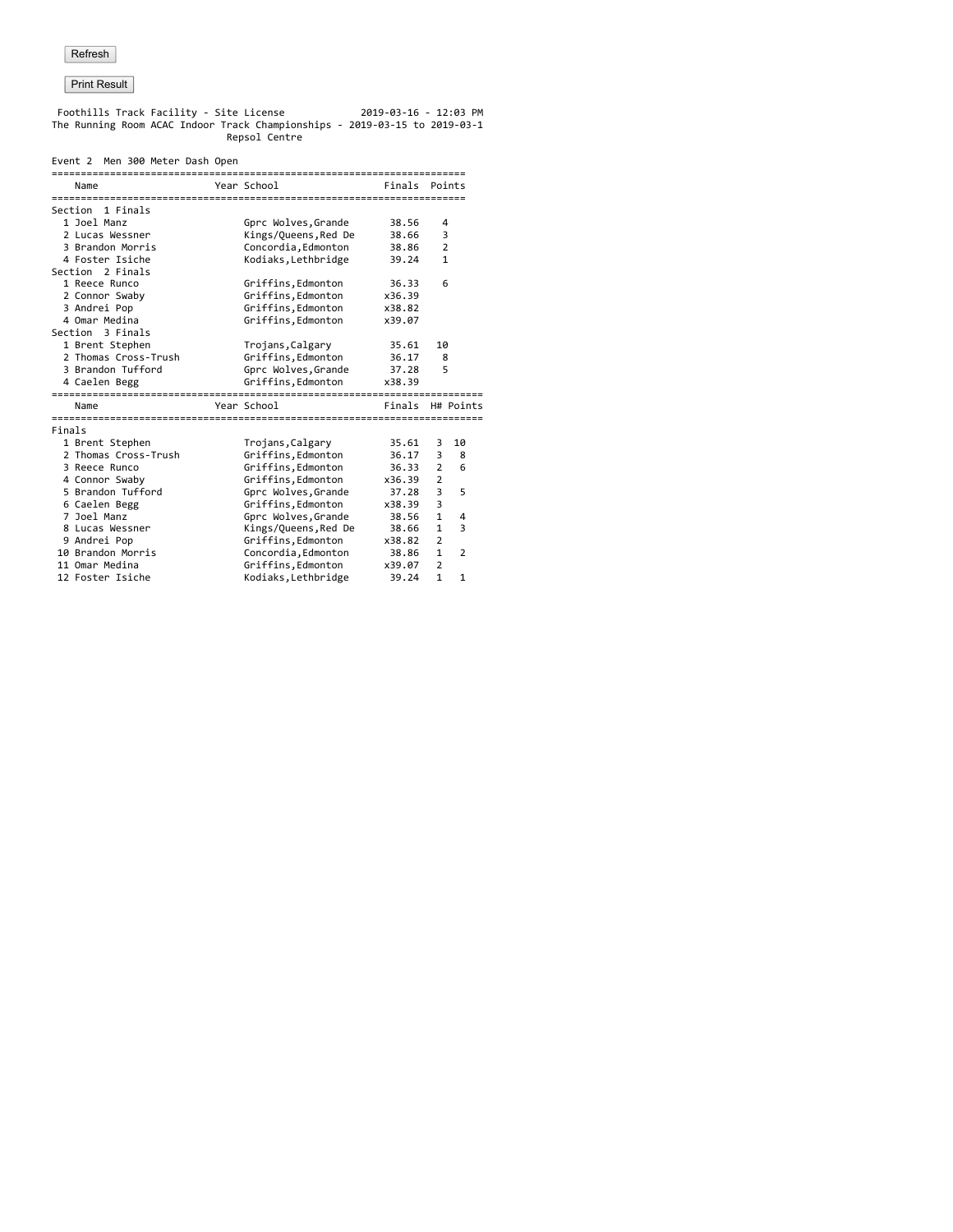Foothills Track Facility - Site License 2019-03-16 - 12:03 PM The Running Room ACAC Indoor Track Championships - 2019-03-15 to 2019-03-1 Repsol Centre

#### Event 11 Women 600 Meter Run Open

|        | Name                    | Year School          | Finals Points |                |                |
|--------|-------------------------|----------------------|---------------|----------------|----------------|
|        | Section 1               |                      |               |                |                |
|        | 1 Sandra Garcia         | Kings/Queens, Red De | 1:45.51       | 5              |                |
|        | 2 Lina Lim              | Vikings, Camrose     | 2:12.01       |                |                |
|        | 3 Chiedza Mutize        | Vikings, Camrose     | 2:12.25       |                |                |
|        | Section 2               |                      |               |                |                |
|        | 1 Krista Frey           | Gprc Wolves, Grande  | x1:57.38      |                |                |
|        | 2 Madison Masterson     | Concordia, Edmonton  | x2:02.45      |                |                |
|        | 3 Daniella Wasielewski  | Griffins, Edmonton   | x2:08.87      |                |                |
|        | Section 3               |                      |               |                |                |
|        | 1 Bailey Stang          | Griffins,Edmonton    | x1:49.77      |                |                |
|        | 2 Lauren Pasiuk         | Kings/Queens, Red De | x1:49.82      |                |                |
|        | 3 Karen Vandenborre     | St. Mary's U, Calgar | 1:56.92       |                |                |
|        | Section 4               |                      |               |                |                |
|        | 1 Anna van der Geissen  | Gprc Wolves, Grande  | 1:47.69       | 4              |                |
|        | 2 Maria Houle           | Gprc Wolves, Grande  | 1:48.36       | 3              |                |
|        | 3 Ana Zulic             | Concordia, Edmonton  | 1:50.32       | 1              |                |
|        | 4 Brooklyn Vogel        | Kodiaks, Lethbridge  | 1:51.55       |                |                |
|        | Section 5               |                      |               |                |                |
|        | 1 Shayla Sklaruk        | Kings/Queens, Red De | 1:38.81       | 10             |                |
|        | 2 Shaunice Burgers      | Griffins, Edmonton   | 1:44.97       | 8              |                |
|        | 3 Ember Large           | Griffins, Edmonton   | 1:44.98       | 6              |                |
|        | 4 Mienna Starosielski   | Concordia, Edmonton  | 1:48.66       | $\overline{2}$ |                |
|        |                         |                      |               |                |                |
|        | Name                    | Year School          | Finals        |                | H# Points      |
| Finals |                         |                      |               |                |                |
|        | 1 Shayla Sklaruk        | Kings/Queens, Red De | 1:38.81       | 5              | 10             |
|        | 2 Shaunice Burgers      | Griffins, Edmonton   | 1:44.97       | 5              | 8              |
|        | 3 Ember Large           | Griffins, Edmonton   | 1:44.98       | 5              | 6              |
|        | 4 Sandra Garcia         | Kings/Queens, Red De | 1:45.51       | $\mathbf{1}$   | 5              |
|        | 5 Anna van der Geissen  | Gprc Wolves, Grande  | 1:47.69       | 4              | 4              |
|        | 6 Maria Houle           | Gprc Wolves, Grande  | 1:48.36       | 4              | 3              |
|        | 7 Mienna Starosielski   | Concordia, Edmonton  | 1:48.66       | 5              | $\overline{2}$ |
|        | 8 Bailey Stang          | Griffins, Edmonton   | x1:49.77      | 3              |                |
|        | 9 Lauren Pasiuk         | Kings/Queens, Red De | x1:49.82      | 3              |                |
|        | 10 Ana Zulic            | Concordia, Edmonton  | 1:50.32       | 4              | 1              |
|        | 11 Brooklyn Vogel       | Kodiaks, Lethbridge  | 1:51.55       | 4              |                |
|        | 12 Karen Vandenborre    | St. Mary's U, Calgar | 1:56.92       | 3              |                |
|        | 13 Krista Frey          | Gprc Wolves, Grande  | x1:57.38      | $\overline{2}$ |                |
|        | 14 Madison Masterson    | Concordia, Edmonton  | x2:02.45      | 2              |                |
|        | 15 Daniella Wasielewski | Griffins, Edmonton   | x2:08.87      | $\overline{2}$ |                |
|        | 16 Lina Lim             | Vikings, Camrose     | 2:12.01       | $\mathbf{1}$   |                |
|        | 17 Chiedza Mutize       | Vikings, Camrose     | 2:12.25       | $\mathbf{1}$   |                |
|        |                         |                      |               |                |                |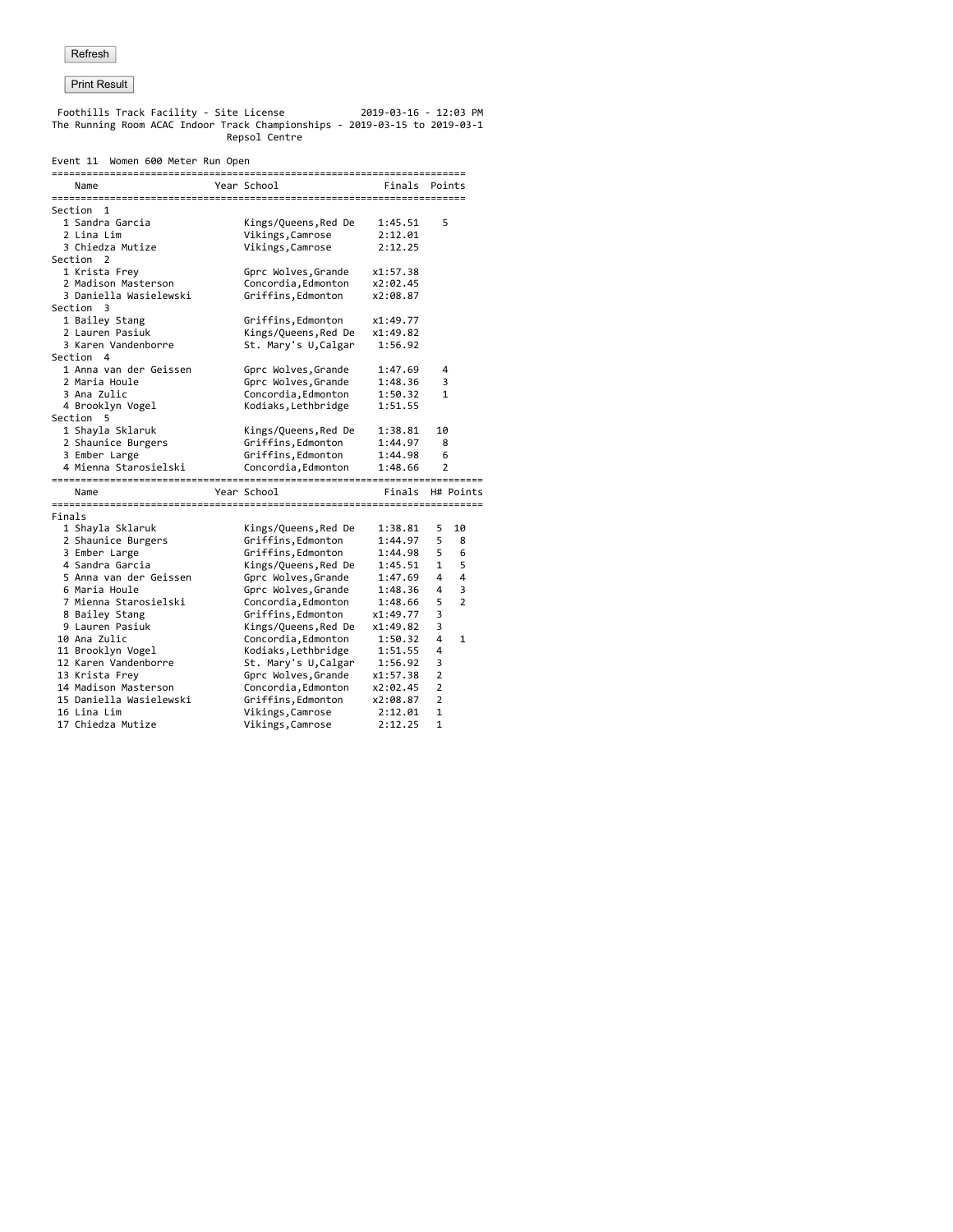Foothills Track Facility - Site License 2019-03-16 - 12:03 PM The Running Room ACAC Indoor Track Championships - 2019-03-15 to 2019-03-1 Repsol Centre

|        |                                             |  | Event 12 Men 600 Meter Run Open |                                              |                      |        |              |
|--------|---------------------------------------------|--|---------------------------------|----------------------------------------------|----------------------|--------|--------------|
|        | Name                                        |  |                                 | Year School                                  | Finals Points        |        |              |
|        |                                             |  |                                 |                                              |                      |        |              |
|        | Section 1<br>1 Michael Stasuik              |  |                                 | Vikings, Camrose                             | 1:37.26              |        |              |
|        | 2 Joshua Lawal                              |  |                                 | Vikings,Camrose                              | x1:45.28             |        |              |
|        | 3 Frazer Connelly                           |  |                                 | Concordia, Edmonton                          | x1:48.15             |        |              |
|        | Section 2                                   |  |                                 |                                              |                      |        |              |
|        | 1 Kuljeet Singh                             |  |                                 | Kodiaks,Lethbridge                           | x1:36.20             |        |              |
|        | 2 Jason Sprinkhuysen<br>3 Dolan Saddleback  |  |                                 | St. Mary's U,Calgar                          | 1:39.04              |        |              |
|        | Section 3                                   |  |                                 | Kodiaks, Lethbridge                          | x1:46.74             |        |              |
|        | 1 Nathanael Tabert                          |  |                                 | Vikings, Camrose                             | 1:32.46              |        |              |
|        | 2 Marcus Bautista                           |  |                                 | Trojans, Calgary                             | x1:37.57             |        |              |
|        | 3 Iqbal Singh                               |  |                                 | Trojans, Calgary                             | x1:37.96             |        |              |
|        | 4 Brad Agnew                                |  |                                 | Concordia, Edmonton                          | x1:40.76             |        |              |
|        | Section 4<br>1 Brice Wilkes                 |  |                                 | Gprc Wolves, Grande                          | 1:33.32              |        |              |
|        | 2 Warren Emslie                             |  |                                 | Trojans, Calgary                             | x1:35.17             |        |              |
|        | 3 Tristan Jochems                           |  |                                 | Kodiaks, Lethbridge                          | 1:35.68              |        |              |
|        | 4 Tarias Fournier                           |  |                                 | Gprc Wolves, Grande                          | x1:39.33             |        |              |
|        | Section 5                                   |  |                                 |                                              |                      |        |              |
|        | 1 Jakob Vollmerhaus                         |  |                                 | Kings/Queens,Red De                          | x1:31.46             |        |              |
|        | 2 Tim Evans                                 |  |                                 | St. Mary's U,Calgar                          | 1:31.50              |        |              |
|        | 3 Taylor Hudak<br>4 Jemmy Lee               |  |                                 | Gprc Wolves, Grande<br>Trojans, Calgary      | x1:33.91<br>x1:35.90 |        |              |
|        | Section 6                                   |  |                                 |                                              |                      |        |              |
|        | 1 Lucas Wessner                             |  |                                 | Kings/Queens, Red De                         | 1:30.40              | 3      |              |
|        | 2 Caelen Begg                               |  |                                 | Griffins, Edmonton                           | 1:30.52              | 2      |              |
|        | 3 Keith Spruyt                              |  |                                 | Concordia, Edmonton                          | 1:31.60              |        |              |
|        | 4 Tanner Rent                               |  |                                 | Kodiaks, Lethbridge                          | 1:31.80              |        |              |
|        | Section 7<br>1 Brandon Morris               |  |                                 |                                              | 1:29.53              | 4      |              |
|        | 2 Stephen Rowley                            |  |                                 | Concordia,Edmonton<br>Kings/Queens,Red De    | 1:30.66              | 1      |              |
|        | 3 Carson Schiller                           |  |                                 | Kings/Queens, Red De                         | x1:31.54             |        |              |
|        | Section 8                                   |  |                                 |                                              |                      |        |              |
|        | 1 Brent Stephen                             |  |                                 | Trojans,Calgary                              | 1:22.74              | 10     |              |
|        | 2 Brandon Tufford                           |  |                                 | Gprc Wolves,Grande                           | 1:23.63              | 8      |              |
|        |                                             |  |                                 |                                              |                      |        |              |
|        | 3 Reece Runco                               |  |                                 | Griffins,Edmonton                            | 1:26.22              | 6      |              |
|        | 4 Brant Lauweryssen                         |  |                                 | Trojans, Calgary                             | 1:27.88              | 5      |              |
|        | Name                                        |  |                                 | Year School                                  | Finals               |        | H# Points    |
|        |                                             |  |                                 |                                              |                      |        |              |
| Finals |                                             |  |                                 |                                              |                      |        |              |
|        | 1 Brent Stephen<br>2 Brandon Tufford        |  |                                 | Trojans,Calgary<br>Gprc Wolves, Grande       | 1:22.74<br>1:23.63   | 8<br>8 | 10<br>8      |
|        | 3 Reece Runco                               |  |                                 | Griffins, Edmonton                           | 1:26.22              | 8      | 6            |
|        | 4 Brant Lauweryssen                         |  |                                 | Trojans, Calgary                             | 1:27.88              | 8      | 5            |
|        | 5 Brandon Morris                            |  |                                 | Concordia, Edmonton                          | 1:29.53              | 7      | 4            |
|        | 6 Lucas Wessner                             |  |                                 | Kings/Queens, Red De                         | 1:30.40              | 6      | 3            |
|        | 7 Caelen Begg                               |  |                                 | Griffins, Edmonton                           | 1:30.52              | 6      | 2            |
|        | 8 Stephen Rowley<br>9 Jakob Vollmerhaus     |  |                                 | Kings/Queens, Red De                         | 1:30.66<br>x1:31.46  | 7<br>5 | $\mathbf{1}$ |
|        | 10 Tim Evans                                |  |                                 | Kings/Queens, Red De<br>St. Mary's U, Calgar | 1:31.50              | 5      |              |
|        | 11 Carson Schiller                          |  |                                 | Kings/Queens,Red De                          | x1:31.54             | 7      |              |
|        | 12 Keith Spruyt                             |  |                                 | Concordia,Edmonton                           | 1:31.60              | 6      |              |
|        | 13 Tanner Rent                              |  |                                 | Kodiaks, Lethbridge                          | 1:31.80              | 6      |              |
|        | 14 Nathanael Tabert                         |  |                                 | Vikings, Camrose                             | 1:32.46              | 3      |              |
|        | 15 Brice Wilkes                             |  |                                 | Gprc Wolves, Grande                          | 1:33.32              | 4      |              |
|        | 16 Taylor Hudak<br>17 Warren Emslie         |  |                                 | Gprc Wolves, Grande                          | x1:33.91             | 5<br>4 |              |
|        | 18 Tristan Jochems                          |  |                                 | Trojans, Calgary<br>Kodiaks, Lethbridge      | x1:35.17<br>1:35.68  | 4      |              |
|        | 19 Jemmy Lee                                |  |                                 | Trojans, Calgary                             | x1:35.90             | 5      |              |
|        | 20 Kuljeet Singh                            |  |                                 | Kodiaks, Lethbridge                          | x1:36.20             | 2      |              |
|        | 21 Michael Stasuik                          |  |                                 | Vikings, Camrose                             | 1:37.26              | 1      |              |
|        | 22 Marcus Bautista                          |  |                                 | Trojans, Calgary                             | x1:37.57             | 3      |              |
|        | 23 Iqbal Singh                              |  |                                 | Trojans, Calgary                             | x1:37.96             | 3<br>2 |              |
|        | 24 Jason Sprinkhuysen<br>25 Tarias Fournier |  |                                 | St. Mary's U, Calgar<br>Gprc Wolves, Grande  | 1:39.04<br>x1:39.33  | 4      |              |
|        | 26 Brad Agnew                               |  |                                 | Concordia, Edmonton                          | x1:40.76             | 3      |              |
|        | 27 Joshua Lawal                             |  |                                 | Vikings, Camrose                             | x1:45.28             | 1      |              |
|        | 28 Dolan Saddleback<br>29 Frazer Connelly   |  |                                 | Kodiaks, Lethbridge<br>Concordia, Edmonton   | x1:46.74<br>x1:48.15 | 2<br>1 |              |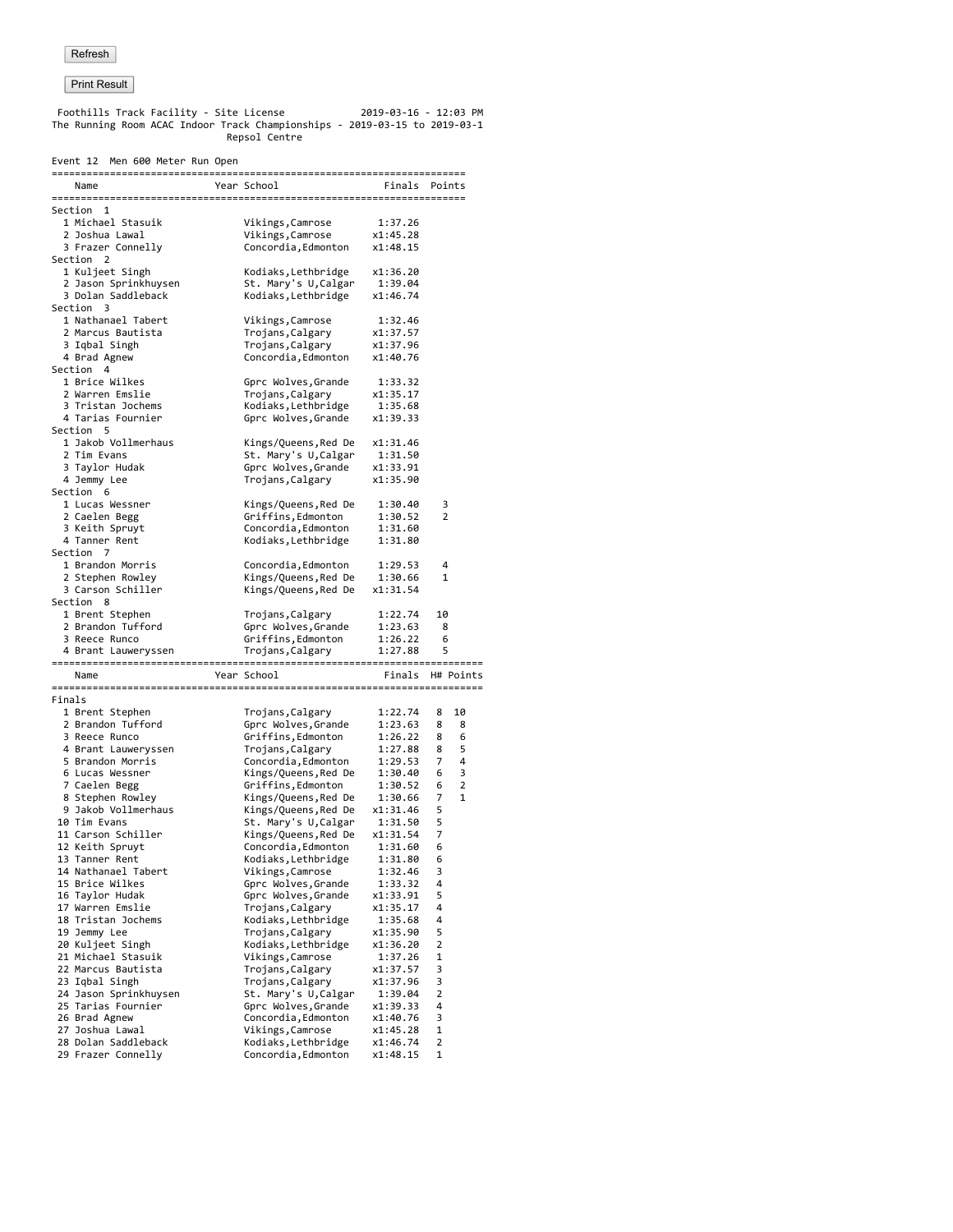Foothills Track Facility - Site License 2019-03-16 - 12:03 PM The Running Room ACAC Indoor Track Championships - 2019-03-15 to 2019-03-1 Repsol Centre

#### Event 21 Women 1000 Meter Run Open

|        | Name                    | Year School          | Finals           |                | Points |
|--------|-------------------------|----------------------|------------------|----------------|--------|
|        | Section<br>1            |                      |                  |                |        |
|        | 1 Kylie Peake           | Vikings, Camrose     | 3:43.50          |                |        |
|        | 2 Deshann Valentine     | Kings/Queens, Red De | x3:47.86         |                |        |
|        | 3 Madison Masterson     | Concordia, Edmonton  | x3:50.21         |                |        |
|        | 4 Kim McEwan            | St. Mary's U, Calgar | 3:56.98          |                |        |
|        | 5 Mia Spreen            | Vikings, Camrose     | 4:04.67          |                |        |
|        | 6 Chiedza Mutize        | Vikings, Camrose     | x4:05.58         |                |        |
|        | 7 Lina Lim              | Vikings, Camrose     | x4:06.09         |                |        |
|        | Section 2               |                      |                  |                |        |
|        | 1 Brooklyn Vogel        | Kodiaks, Lethbridge  | 3:21.74          | 3              |        |
|        | 2 Cassandra Mastel-Marr | Griffins, Edmonton   | x3:23.19         |                |        |
|        | 3 Jill Stewart          | Kings/Queens, Red De | 3:24.75          | 1              |        |
|        | 4 Karen Vandenborre     | St. Mary's U, Calgar | 3:30.48          |                |        |
|        | 5 Amanda Vocke          | Trojans, Calgary     | 3:31.34          |                |        |
|        | 6 Daniella Wasielewski  | Griffins, Edmonton   | x3:48.29         |                |        |
|        | 7 Krista Frey           | Gprc Wolves, Grande  | 3:49.82          |                |        |
|        | Section<br>3            |                      |                  |                |        |
|        | 1 Ember Large           | Griffins,Edmonton    | 3:11.03          | 10             |        |
|        | 2 Sandra Garcia         | Kings/Queens, Red De | 3:12.71          | 8              |        |
|        | 3 Ana Zulic             | Concordia, Edmonton  | 3:13.79          | 6              |        |
|        | 4 Emma Steele           | Griffins, Edmonton   | 3:15.88          | 5              |        |
|        | 5 Ashley Tymkow         | Griffins, Edmonton   | x3:16.84         |                |        |
|        | 6 Mienna Starosielski   | Concordia, Edmonton  | 3:21.70          | 4              |        |
|        | 7 Anna van der Geissen  | Gprc Wolves, Grande  | 3:22.95          | 2              |        |
|        |                         |                      |                  |                |        |
|        | Name                    | Year School          | Finals H# Points |                |        |
| Finals |                         |                      |                  |                |        |
|        | 1 Ember Large           | Griffins,Edmonton    | 3:11.03          | 3              | 10     |
|        | 2 Sandra Garcia         | Kings/Queens, Red De | 3:12.71          | 3              | 8      |
|        | 3 Ana Zulic             | Concordia, Edmonton  | 3:13.79          | 3              | 6      |
|        | 4 Emma Steele           | Griffins, Edmonton   | 3:15.88          | 3              | 5      |
|        | 5 Ashley Tymkow         | Griffins, Edmonton   | x3:16.84         | 3              |        |
|        | 6 Mienna Starosielski   | Concordia, Edmonton  | 3:21.70          | 3              | 4      |
|        | 7 Brooklyn Vogel        | Kodiaks, Lethbridge  | 3:21.74          | $\overline{2}$ | 3      |
|        | 8 Anna van der Geissen  | Gprc Wolves, Grande  | 3:22.95          | 3              | 2      |
|        | 9 Cassandra Mastel-Marr | Griffins, Edmonton   | x3:23.19         | 2              |        |
|        | 10 Jill Stewart         | Kings/Queens, Red De | 3:24.75          | 2              | 1      |
|        | 11 Karen Vandenborre    | St. Mary's U, Calgar | 3:30.48          | 2              |        |
|        | 12 Amanda Vocke         | Trojans, Calgary     | 3:31.34          | 2              |        |
|        | 13 Kylie Peake          | Vikings, Camrose     | 3:43.50          | 1              |        |
|        | 14 Deshann Valentine    | Kings/Queens, Red De | x3:47.86         | 1              |        |
|        | 15 Daniella Wasielewski | Griffins, Edmonton   | x3:48.29         | 2              |        |
|        | 16 Krista Frey          | Gprc Wolves, Grande  | 3:49.82          | 2              |        |
|        | 17 Madison Masterson    | Concordia, Edmonton  | x3:50.21         | 1              |        |
|        | 18 Kim McEwan           | St. Mary's U, Calgar | 3:56.98          | 1              |        |
|        | 19 Mia Spreen           | Vikings,Camrose      | 4:04.67          | 1              |        |
|        | 20 Chiedza Mutize       | Vikings,Camrose      | x4:05.58         | 1              |        |
|        | 21 Lina Lim             | Vikings, Camrose     | x4:06.09         | 1              |        |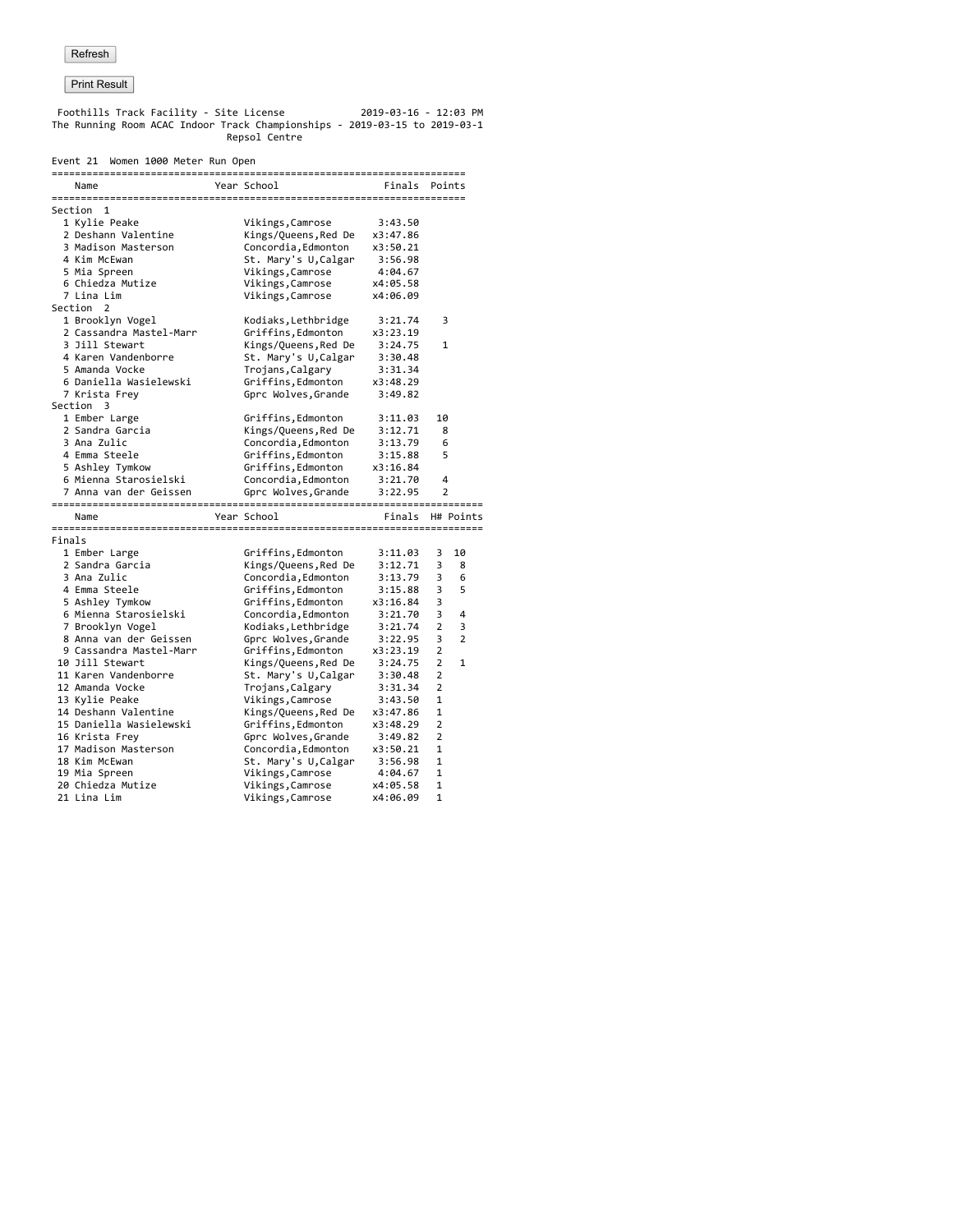Foothills Track Facility - Site License 2019-03-16 - 12:03 PM The Running Room ACAC Indoor Track Championships - 2019-03-15 to 2019-03-1 Repsol Centre

## Event 22 Men 1000 Meter Run Open

|        | LVCNC LL NCN 1000 NCCCI RUN OPCH |                      |               |                |                |
|--------|----------------------------------|----------------------|---------------|----------------|----------------|
|        | Name                             | Year School          | Finals Points |                |                |
|        | Section 1                        |                      |               |                |                |
|        | 1 Michio Green                   | Vikings, Camrose     | 2:50.82       | 2              |                |
|        | 2 Jemmy Lee                      | Trojans, Calgary     | x2:56.26      |                |                |
|        | 3 Taylor Hudak                   | Gprc Wolves, Grande  | x2:58.23      |                |                |
|        | 4 Brad Agnew                     | Concordia, Edmonton  | x3:03.07      |                |                |
|        | 5 Frazer Connelly                | Concordia, Edmonton  | x3:20.83      |                |                |
|        | Section 2                        |                      |               |                |                |
|        | 1 Miguel Macedo                  | Gprc Wolves, Grande  | 2:47.84       |                | 3              |
|        | 2 Carson Schiller                | Kings/Queens, Red De | 2:52.29       |                |                |
|        | 3 Brice Wilkes                   | Gprc Wolves, Grande  | 2:52.34       |                |                |
|        | 4 Owen Guenette                  | Griffins, Edmonton   | 2:52.63       |                |                |
|        | 5 Nathanael Tabert               | Vikings, Camrose     | 2:53.00       |                |                |
|        | 6 Tanner Rent                    | Kodiaks, Lethbridge  | 2:54.82       |                |                |
|        | Section 3                        |                      |               |                |                |
|        | 1 Leonard Chesoo                 | Concordia, Edmonton  | 2:32.89       | 10             |                |
|        | 2 Matthew Travaglini             | Trojans, Calgary     | 2:33.97       |                | 8              |
|        | 3 Matt Hope                      | Kings/Queens, Red De | 2:36.15       | 6              |                |
|        | 4 Scott Kohlman                  | Griffins, Edmonton   | 2:41.02       |                | 5              |
|        | 5 Brant Lauweryssen              | Trojans, Calgary     | 2:42.56       | 4              |                |
|        | 6 Keith Spruyt                   | Concordia, Edmonton  | 2:51.68       |                | $\mathbf{1}$   |
|        | 7 Stephen Rowley                 | Kings/Queens, Red De | x2:58.90      |                |                |
|        | Name                             | Year School          | Finals        |                | H# Points      |
|        |                                  |                      |               |                |                |
| Finals |                                  |                      |               |                |                |
|        | 1 Leonard Chesoo                 | Concordia, Edmonton  | 2:32.89       | 3              | 10             |
|        | 2 Matthew Travaglini             | Trojans, Calgary     | 2:33.97       | 3              | 8              |
|        | 3 Matt Hope                      | Kings/Queens, Red De | 2:36.15       | 3              | 6              |
|        | 4 Scott Kohlman                  | Griffins, Edmonton   | 2:41.02       | 3              | 5              |
|        | 5 Brant Lauweryssen              | Trojans, Calgary     | 2:42.56       | 3              | 4              |
|        | 6 Miguel Macedo                  | Gprc Wolves, Grande  | 2:47.84       | $\overline{2}$ | 3              |
|        | 7 Michio Green                   | Vikings, Camrose     | 2:50.82       | 1              | $\overline{2}$ |
|        | 8 Keith Spruyt                   | Concordia, Edmonton  | 2:51.68       | 3              | $\mathbf{1}$   |
|        | 9 Carson Schiller                | Kings/Queens, Red De | 2:52.29       | $\overline{2}$ |                |
|        | 10 Brice Wilkes                  | Gprc Wolves, Grande  | 2:52.34       | $\overline{2}$ |                |
|        | 11 Owen Guenette                 | Griffins, Edmonton   | 2:52.63       | $\overline{2}$ |                |
|        | 12 Nathanael Tabert              | Vikings, Camrose     | 2:53.00       | 2              |                |
|        | 13 Tanner Rent                   | Kodiaks, Lethbridge  | 2:54.82       | $\overline{2}$ |                |
|        | 14 Jemmy Lee                     | Trojans, Calgary     | x2:56.26      | 1              |                |
|        | 15 Taylor Hudak                  | Gprc Wolves, Grande  | x2:58.23      | 1              |                |
|        | 16 Stephen Rowley                | Kings/Queens, Red De | x2:58.90      | 3              |                |
|        | 17 Brad Agnew                    | Concordia, Edmonton  | x3:03.07      | 1              |                |
|        | 18 Frazer Connelly               | Concordia, Edmonton  | x3:20.83      | 1              |                |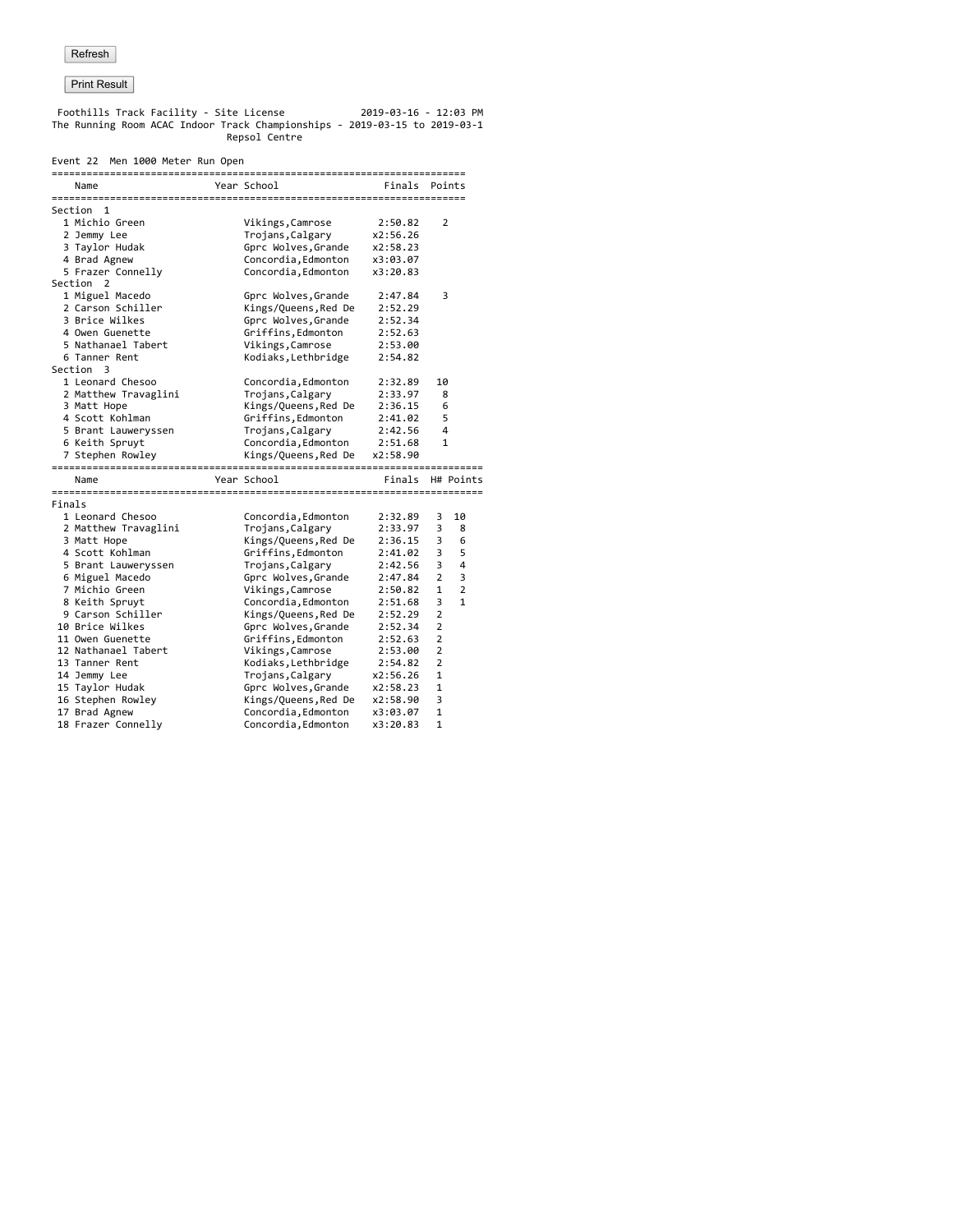Foothills Track Facility - Site License 2019-03-16 - 12:03 PM The Running Room ACAC Indoor Track Championships - 2019-03-15 to 2019-03-1 Repsol Centre

#### Event 31 Women 1500 Meter Run Open

|        | Name                            | Year School                          | Finals              |                | Points         |
|--------|---------------------------------|--------------------------------------|---------------------|----------------|----------------|
|        |                                 |                                      |                     |                |                |
|        | Section 1                       |                                      |                     |                |                |
|        | 1 Elise Nawrocki                | Concordia, Edmonton                  | 5:39.59             |                |                |
|        | 2 Bailey Troccoli-Hughes        | Concordia, Edmonton                  | x5:40.84            |                |                |
|        | 3 Kailey Bratland               | Gprc Wolves, Grande                  | 5:42.13             |                |                |
|        | 4 Anna LeBlanc                  | Kodiaks, Lethbridge                  | 5:43.77             |                |                |
|        | 5 Vildana Rekic                 | Kodiaks, Lethbridge                  | 5:47.41             |                |                |
|        | 6 Mackenzie Spinks              | Kings/Queens, Red De                 | x5:51.06            |                |                |
|        | 7 Rebecca Sweeney               | Kodiaks, Lethbridge                  | x5:57.54            |                |                |
|        | 8 Deshann Valentine             | Kings/Queens, Red De                 | x6:00.26            |                |                |
|        | 9 Kylie Peake                   | Vikings, Camrose                     | 6:03.03             |                |                |
|        | 10 Mia Spreen                   | Vikings, Camrose                     | x6:22.56            |                |                |
|        | Section 2                       |                                      |                     |                |                |
|        | 1 Emma Steele                   | Griffins, Edmonton                   | 5:11.20             | 10             |                |
|        | 2 Ember Large                   | Griffins, Edmonton                   | 5:12.09             | 8              |                |
|        | 3 Sandra Garcia                 | Kings/Queens, Red De                 | 5:12.38             | 6              |                |
|        | 4 Ashley Tymkow                 | Griffins, Edmonton                   | x5:13.74            |                |                |
|        | 5 Ann Danard                    | Trojans, Calgary                     | 5:14.55             | 5              |                |
|        | 6 Jill Stewart                  | Kings/Queens, Red De                 | 5:19.74             | 4              |                |
|        | 7 Ana Zulic                     | Concordia, Edmonton                  | 5:20.20             | 3              |                |
|        | 8 Catherine Alcorn              | Vikings, Camrose                     | 5:29.19             | $\overline{2}$ |                |
|        | 9 Cassandra Mastel-Marr         | Griffins, Edmonton                   | x5:30.14            |                |                |
|        | 10 Rebecca Johnson              | St. Mary's U, Calgar                 | 5:30.59             | 1              |                |
|        | 11 Caitlin Debree               | Kings/Queens,Red De                  | x5:32.42            |                |                |
|        | 12 Amanda Vocke                 | Trojans, Calgary                     | 5:37.84             |                |                |
|        |                                 |                                      |                     |                |                |
|        |                                 |                                      |                     |                |                |
|        | Name                            | Year School                          | Finals              |                | H# Points      |
|        |                                 |                                      |                     |                |                |
| Finals |                                 |                                      |                     |                |                |
|        | 1 Emma Steele                   | Griffins, Edmonton                   | 5:11.20             | 2              | 10             |
|        | 2 Ember Large                   | Griffins, Edmonton                   | 5:12.09             | 2              | 8              |
|        | 3 Sandra Garcia                 | Kings/Queens, Red De                 | 5:12.38             | $\overline{2}$ | 6              |
|        | 4 Ashley Tymkow                 | Griffins, Edmonton                   | x5:13.74            | $\overline{2}$ |                |
|        | 5 Ann Danard                    | Trojans, Calgary                     | 5:14.55             | 2              | 5              |
|        | 6 Jill Stewart                  | Kings/Queens, Red De                 | 5:19.74             | 2              | 4              |
|        | 7 Ana Zulic                     | Concordia, Edmonton                  | 5:20.20             | 2              | 3              |
|        | 8 Catherine Alcorn              | Vikings, Camrose                     | 5:29.19             | $\overline{2}$ | $\overline{2}$ |
|        | 9 Cassandra Mastel-Marr         | Griffins, Edmonton                   | x5:30.14            | $\overline{2}$ |                |
|        | 10 Rebecca Johnson              | St. Mary's U, Calgar                 | 5:30.59             | $\overline{2}$ | $\mathbf{1}$   |
|        | 11 Caitlin Debree               | Kings/Queens, Red De                 | x5:32.42            | 2              |                |
|        | 12 Amanda Vocke                 | Trojans, Calgary                     | 5:37.84             | $\overline{2}$ |                |
|        | 13 Elise Nawrocki               | Concordia, Edmonton                  | 5:39.59             | 1              |                |
|        | 14 Bailey Troccoli-Hughes       | Concordia, Edmonton                  | x5:40.84            | 1              |                |
|        | 15 Kailey Bratland              | Gprc Wolves, Grande                  | 5:42.13             | 1              |                |
|        | 16 Anna LeBlanc                 | Kodiaks, Lethbridge                  | 5:43.77             | 1              |                |
|        | 17 Vildana Rekic                | Kodiaks, Lethbridge                  | 5:47.41             | 1              |                |
|        | 18 Mackenzie Spinks             | Kings/Queens, Red De                 | x5:51.06            | 1              |                |
|        | 19 Rebecca Sweeney              | Kodiaks, Lethbridge                  | x5:57.54            | 1              |                |
|        | 20 Deshann Valentine            | Kings/Queens, Red De                 | x6:00.26            | 1              |                |
|        | 21 Kylie Peake<br>22 Mia Spreen | Vikings, Camrose<br>Vikings, Camrose | 6:03.03<br>x6:22.56 | 1<br>1         |                |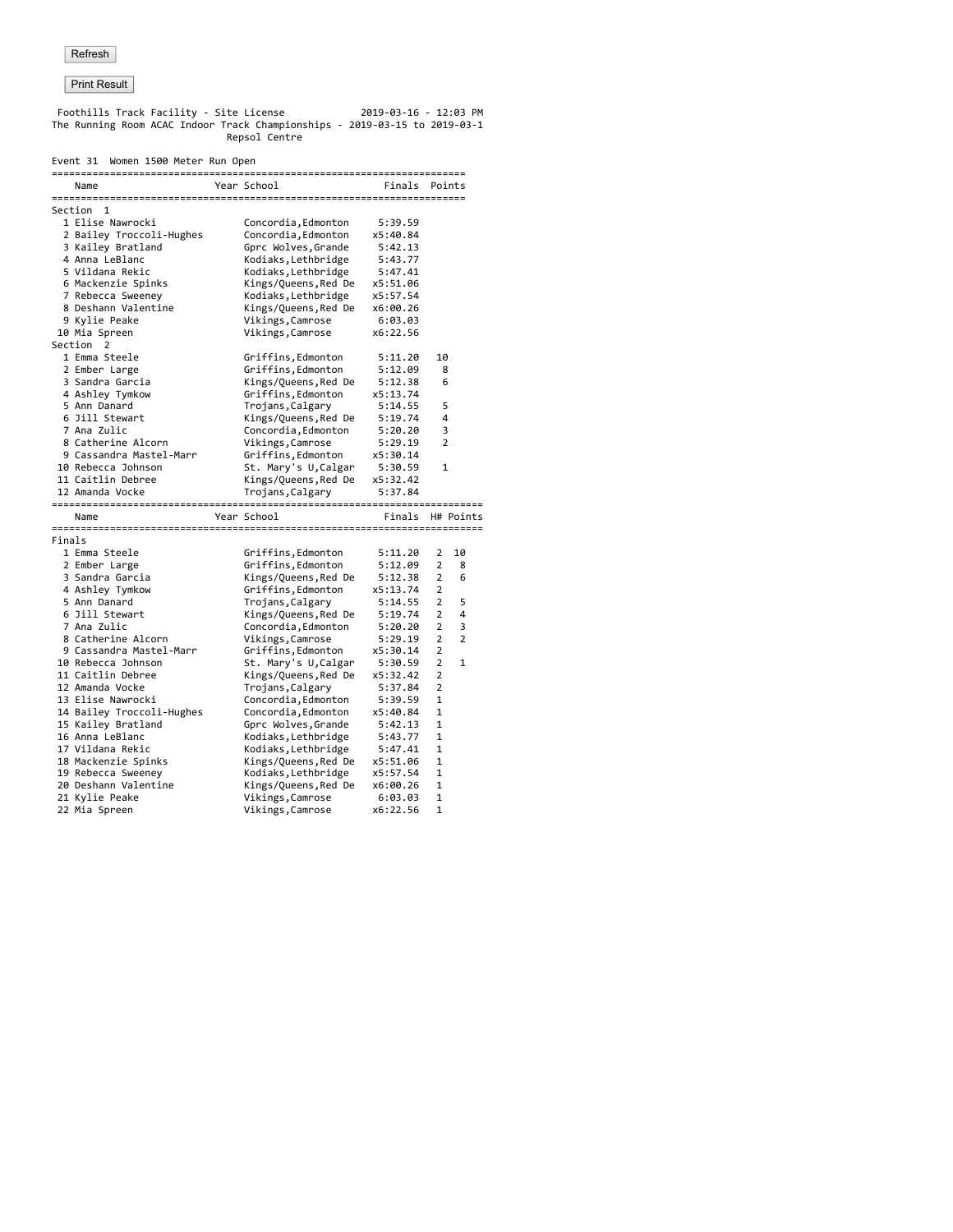Foothills Track Facility - Site License 2019-03-16 - 12:03 PM The Running Room ACAC Indoor Track Championships - 2019-03-15 to 2019-03-1 Repsol Centre

## Event 32 Men 1500 Meter Run Open

|        | EVENT SZ MEN 1500 METER KUN OPEN |                      |                  |                |              |
|--------|----------------------------------|----------------------|------------------|----------------|--------------|
|        | Name                             | Year School          | Finals           |                | Points       |
|        | Section 1                        |                      |                  |                |              |
|        | 1 Matthew Hebert                 | Trojans, Calgary     | x4:45.40         |                |              |
|        | 2 Noah Day                       | Vikings, Camrose     | 4:57.85          |                |              |
|        | 3 Ian Novakowski                 | Concordia, Edmonton  | x4:58.65         |                |              |
|        | 4 Connor Jackson                 | Kodiaks, Lethbridge  | x4:58.68         |                |              |
|        | 5 Braeden Kelly                  | Vikings, Camrose     | 5:03.40          |                |              |
|        | 6 Timothy Shapka                 | Vikings, Camrose     | x5:27.88         |                |              |
|        | 7 Jackson Sweder                 | Vikings, Camrose     | x5:36.45         |                |              |
|        | Section 2                        |                      |                  |                |              |
|        | 1 Devin Saunders                 | Kings/Queens, Red De | x4:29.14         |                |              |
|        | 2 Daryl Ross                     | Trojans, Calgary     | x4:35.37         |                |              |
|        | 3 Cooper Cheshire                | Kings/Queens, Red De | x4:38.80         |                |              |
|        | 4 Daniel Robdrup                 | Kodiaks, Lethbridge  | 4:41.62          |                | $\mathbf{1}$ |
|        | 5 Eric Nooy                      | Gprc Wolves, Grande  | 4:42.11          |                |              |
|        | 6 Tyler Larkin                   | Kodiaks, Lethbridge  | 4:42.15          |                |              |
|        | 7 Keith Spruyt                   | Concordia, Edmonton  | 4:56.36          |                |              |
|        | Section 3                        |                      |                  |                |              |
|        | 1 Matthew Travaglini             | Trojans, Calgary     | 3:57.91          | 10             |              |
|        | 2 Leonard Chesoo                 | Concordia, Edmonton  | 4:02.70          | 8              |              |
|        |                                  |                      |                  | 6              |              |
|        | 3 Matt Hope                      | Kings/Queens, Red De | 4:08.57          |                |              |
|        | 4 Scott Kohlman                  | Griffins, Edmonton   | 4:20.07          | 5<br>4         |              |
|        | 5 Miguel Macedo                  | Gprc Wolves, Grande  | 4:22.48          |                |              |
|        | 6 Daniel Szucs                   | Kings/Queens, Red De | 4:27.47          | 3              |              |
|        | 7 Jacques Saayman                | Trojans, Calgary     | 4:30.43          | $\overline{2}$ |              |
|        | 8 Owen Guenette                  | Griffins, Edmonton   | 4:44.42          |                |              |
|        | Name                             | Year School          | Finals H# Points |                |              |
| Finals |                                  |                      |                  |                |              |
|        | 1 Matthew Travaglini             | Trojans, Calgary     | 3:57.91          | 3              | 10           |
|        | 2 Leonard Chesoo                 | Concordia, Edmonton  | 4:02.70          | 3              | 8            |
|        | 3 Matt Hope                      | Kings/Queens, Red De | 4:08.57          | 3              | 6            |
|        | 4 Scott Kohlman                  | Griffins, Edmonton   | 4:20.07          | 3              | 5            |
|        | 5 Miguel Macedo                  | Gprc Wolves, Grande  | 4:22.48          | 3              | 4            |
|        | 6 Daniel Szucs                   | Kings/Queens, Red De | 4:27.47          | 3              | 3            |
|        | 7 Devin Saunders                 | Kings/Queens, Red De | x4:29.14         | 2              |              |
|        | 8 Jacques Saayman                | Trojans, Calgary     | 4:30.43          | 3              | 2            |
|        | 9 Daryl Ross                     | Trojans, Calgary     | x4:35.37         | 2              |              |
|        | 10 Cooper Cheshire               | Kings/Queens, Red De | x4:38.80         | 2              |              |
|        | 11 Daniel Robdrup                | Kodiaks, Lethbridge  | 4:41.62          | 2              | 1            |
|        | 12 Eric Nooy                     | Gprc Wolves, Grande  | 4:42.11          | 2              |              |
|        | 13 Tyler Larkin                  | Kodiaks, Lethbridge  | 4:42.15          | 2              |              |
|        | 14 Owen Guenette                 | Griffins, Edmonton   | 4:44.42          | 3              |              |
|        | 15 Matthew Hebert                | Trojans, Calgary     | x4:45.40         | 1              |              |
|        | 16 Keith Spruyt                  | Concordia, Edmonton  | 4:56.36          | 2              |              |
|        |                                  |                      |                  | 1              |              |
|        | 17 Noah Day                      | Vikings, Camrose     | 4:57.85          |                |              |
|        | 18 Ian Novakowski                | Concordia, Edmonton  | x4:58.65         | 1              |              |
|        | 19 Connor Jackson                | Kodiaks, Lethbridge  | x4:58.68         | 1              |              |
|        | 20 Braeden Kelly                 | Vikings, Camrose     | 5:03.40          | 1              |              |
|        | 21 Timothy Shapka                | Vikings, Camrose     | x5:27.88         | $\mathbf{1}$   |              |
|        | 22 Jackson Sweder                | Vikings, Camrose     | x5:36.45         | 1              |              |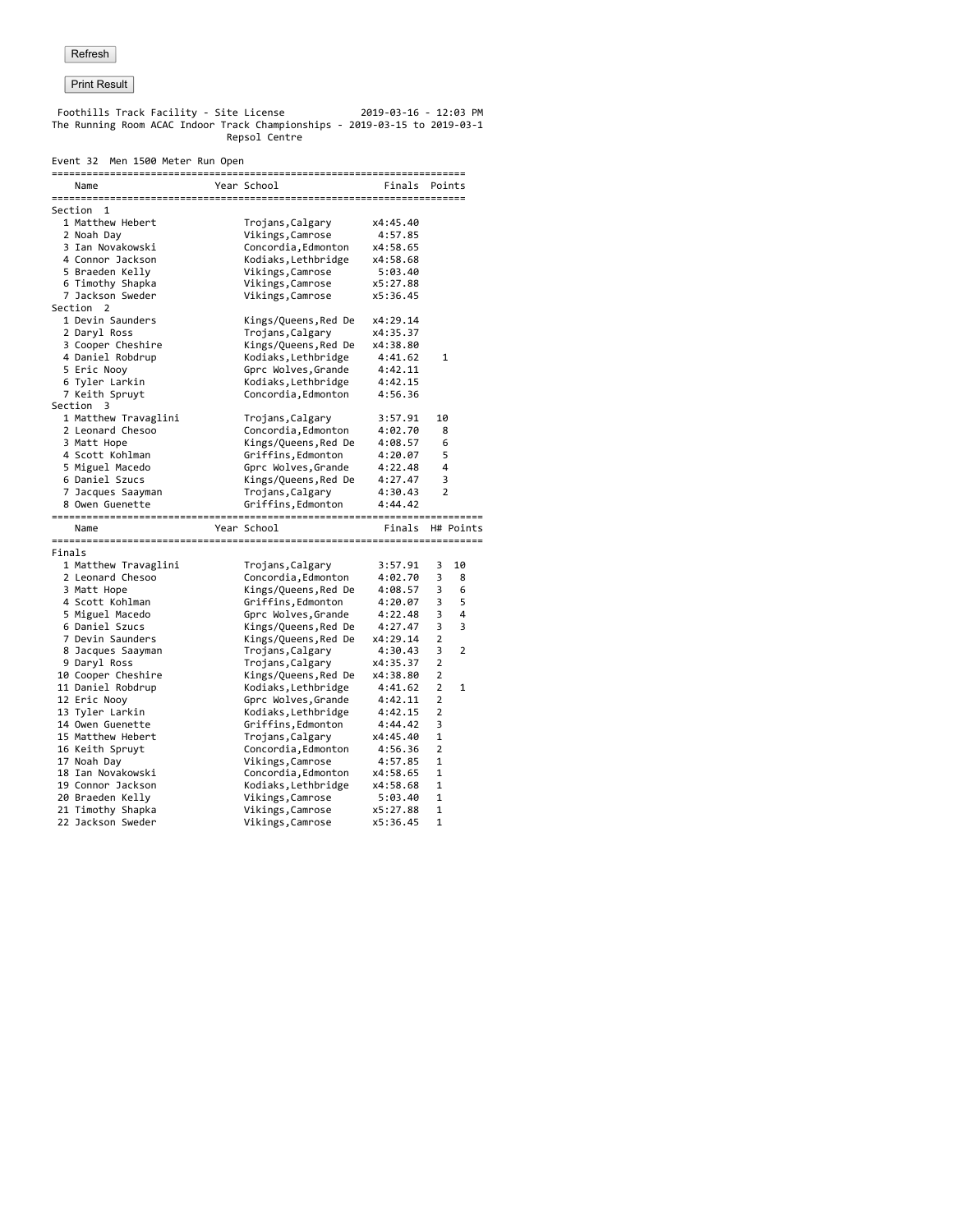Foothills Track Facility - Site License 2019-03-16 - 12:03 PM The Running Room ACAC Indoor Track Championships - 2019-03-15 to 2019-03-1 Repsol Centre

#### Event 41 Women 3000 Meter Run Open

|        | Name                      | Year School          | Finals    |                | Points         |
|--------|---------------------------|----------------------|-----------|----------------|----------------|
|        |                           |                      |           |                |                |
|        | Section 1                 |                      |           |                |                |
|        | 1 Elise Nawrocki          | Concordia, Edmonton  | 11:52.27  | 2              |                |
|        | 2 Rebecca Sweeney         | Kodiaks, Lethbridge  | 11:57.13  | $\mathbf{1}$   |                |
|        | 3 Kailey Bratland         | Gprc Wolves, Grande  | 12:02.12  |                |                |
|        | 4 Bailey Troccoli-Hughes  | Concordia, Edmonton  | 12:23.73  |                |                |
|        | 5 Vildana Rekic           | Kodiaks, Lethbridge  | 12:35.71  |                |                |
|        | 6 Anna LeBlanc            | Kodiaks, Lethbridge  | x12:40.94 |                |                |
|        | 7 Mackenzie Spinks        | Kings/Queens, Red De | x12:48.14 |                |                |
|        | Section<br>2              |                      |           |                |                |
|        | 1 Emma Steele             | Griffins, Edmonton   | 10:53.16  | 10             |                |
|        | 2 Ashley Tymkow           | Griffins, Edmonton   | 10:57.33  | 8              |                |
|        | 3 Jill Stewart            | Kings/Queens, Red De | 11:08.11  | 6              |                |
|        | 4 Rebecca Johnson         | St. Mary's U,Calgar  | 11:11.41  | 5              |                |
|        | 5 Ann Danard              | Trojans, Calgary     | 11:34.89  | $\overline{4}$ |                |
|        | 6 Caitlin Debree          | Kings/Queens, Red De | 11:45.50  | 3              |                |
|        | 7 Catherine Alcorn        | Vikings, Camrose     | 12:27.06  |                |                |
|        |                           |                      |           |                |                |
|        | Name                      | Year School          | Finals    |                | H# Points      |
| Finals |                           |                      |           |                |                |
|        | 1 Emma Steele             | Griffins, Edmonton   | 10:53.16  | $\overline{2}$ | 10             |
|        | 2 Ashley Tymkow           | Griffins, Edmonton   | 10:57.33  | $\overline{2}$ | 8              |
|        | 3 Jill Stewart            | Kings/Queens, Red De | 11:08.11  | $\overline{2}$ | 6              |
|        | 4 Rebecca Johnson         | St. Mary's U, Calgar | 11:11.41  | $\overline{2}$ | 5              |
|        | 5 Ann Danard              | Trojans, Calgary     | 11:34.89  | $\overline{2}$ | 4              |
|        | 6 Caitlin Debree          | Kings/Queens, Red De | 11:45.50  | $\overline{2}$ | 3              |
|        | 7 Elise Nawrocki          | Concordia, Edmonton  | 11:52.27  | $\mathbf{1}$   | $\overline{2}$ |
|        | 8 Rebecca Sweeney         | Kodiaks, Lethbridge  | 11:57.13  | $\mathbf{1}$   | $\mathbf{1}$   |
|        | 9 Kailey Bratland         | Gprc Wolves, Grande  | 12:02.12  | $\mathbf{1}$   |                |
|        | 10 Bailey Troccoli-Hughes | Concordia, Edmonton  | 12:23.73  | 1              |                |
|        | 11 Catherine Alcorn       | Vikings, Camrose     | 12:27.06  | $\overline{2}$ |                |
|        | 12 Vildana Rekic          | Kodiaks, Lethbridge  | 12:35.71  | $\mathbf{1}$   |                |
|        | 13 Anna LeBlanc           | Kodiaks, Lethbridge  | x12:40.94 | 1              |                |
|        | 14 Mackenzie Spinks       | Kings/Queens, Red De | x12:48.14 | 1              |                |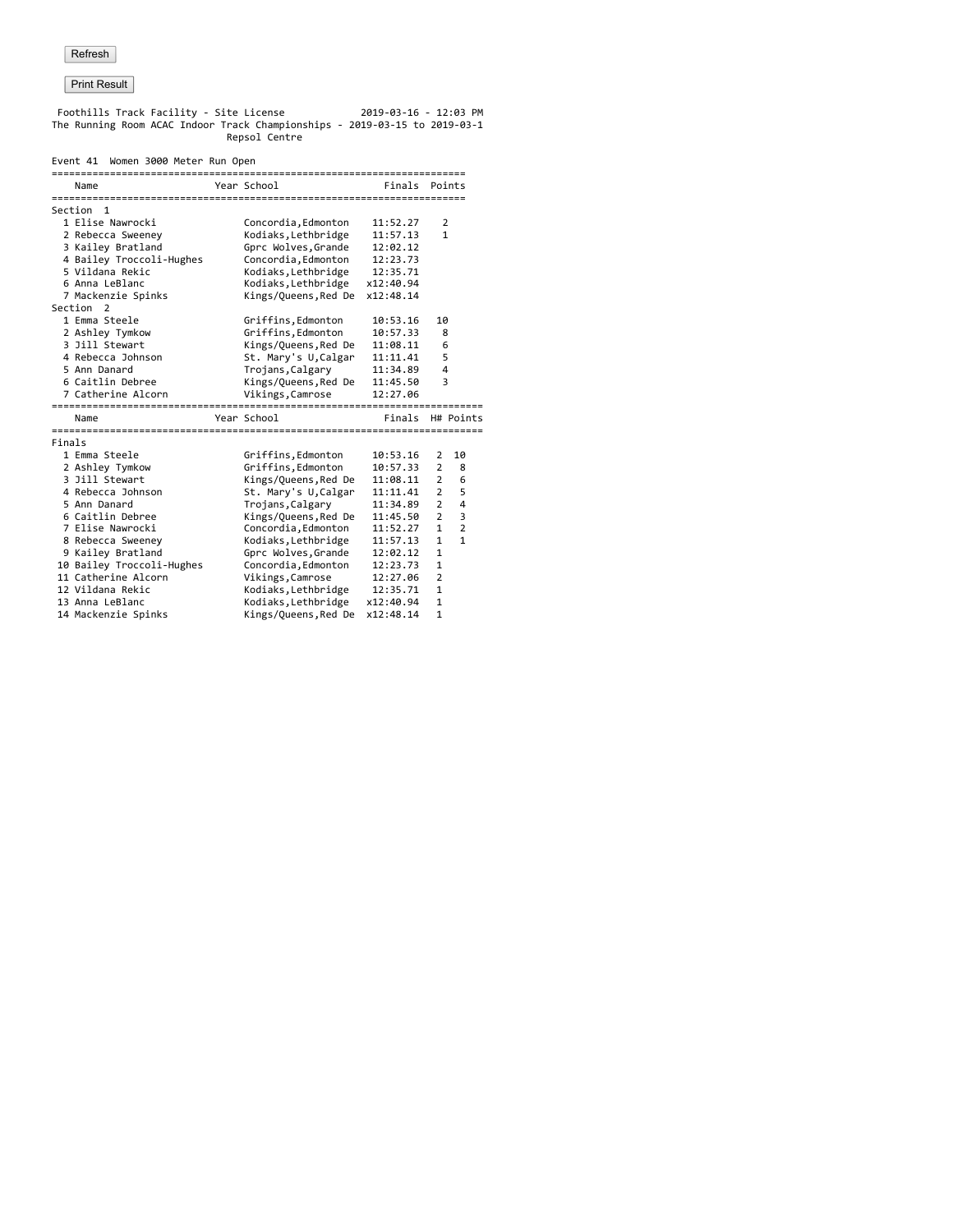Foothills Track Facility - Site License 2019-03-16 - 12:03 PM The Running Room ACAC Indoor Track Championships - 2019-03-15 to 2019-03-1 Repsol Centre

#### Event 42 Men 3000 Meter Run Open

| Year School<br>Finals<br>Name<br>Points<br>Section 1<br>1 Cooper Cheshire<br>Kings/Queens, Red De<br>x10:02.10<br>Kodiaks, Lethbridge<br>2 Daniel Robdrup<br>10:04.43<br>3 Tyler Larkin<br>Kodiaks, Lethbridge<br>10:13.44<br>4 Eric Nooy<br>Gprc Wolves, Grande<br>10:27.65<br>5 Connor Jackson<br>Kodiaks, Lethbridge<br>x10:31.89<br>6 Ian Novakowski<br>Concordia, Edmonton<br>10:34.75<br>7 Matthew Hebert<br>Trojans, Calgary<br>x10:35.68<br>Vikings, Camrose<br>10:44.22<br>8 Noah Day<br>9 Braeden Kelly<br>Vikings, Camrose<br>10:51.15<br>10 Jackson Sweder<br>Vikings, Camrose<br>x12:06.84<br>Section 2<br>1 Matthew Travaglini<br>10<br>Trojans, Calgary<br>8:33.70<br>2 Leonard Chesoo<br>Concordia, Edmonton<br>8:42.32<br>8<br>3 Scott Kohlman<br>Griffins, Edmonton<br>6<br>9:26.51<br>5<br>4 Devin Saunders<br>Kings/Queens, Red De<br>9:33.35<br>4<br>5 Daniel Szucs<br>Kings/Queens, Red De<br>9:33.79<br>3<br>6 Miguel Macedo<br>Gprc Wolves, Grande<br>9:34.16<br>7 Daryl Ross<br>2<br>Trojans, Calgary<br>9:42.60<br>8 Jacques Saayman<br>Trojans, Calgary<br>x9:54.82<br>9 Owen Guenette<br>Griffins, Edmonton<br>9:59.18<br>1<br>Year School<br>H# Points<br>Finals<br>Name<br>Finals<br>1 Matthew Travaglini<br>Trojans, Calgary<br>8:33.70<br>2<br>10<br>Concordia, Edmonton<br>$\overline{2}$<br>2 Leonard Chesoo<br>8:42.32<br>8<br>$\overline{2}$<br>3 Scott Kohlman<br>Griffins, Edmonton<br>9:26.51<br>6<br>5<br>4 Devin Saunders<br>Kings/Queens, Red De<br>$\overline{2}$<br>9:33.35<br>2<br>4<br>5 Daniel Szucs<br>Kings/Queens, Red De<br>9:33.79<br>$\overline{2}$<br>3<br>6 Miguel Macedo<br>Gprc Wolves, Grande<br>9:34.16<br>$\overline{2}$<br>$\overline{2}$<br>7 Daryl Ross<br>Trojans, Calgary<br>9:42.60<br>$\overline{2}$<br>8 Jacques Saayman<br>Trojans, Calgary<br>x9:54.82<br>2<br>9 Owen Guenette<br>Griffins, Edmonton<br>9:59.18<br>$\mathbf{1}$<br>$\mathbf{1}$<br>10 Cooper Cheshire<br>Kings/Queens, Red De<br>x10:02.10<br>11 Daniel Robdrup<br>Kodiaks, Lethbridge<br>1<br>10:04.43<br>12 Tyler Larkin<br>1<br>Kodiaks, Lethbridge<br>10:13.44<br>1<br>13 Eric Nooy<br>Gprc Wolves, Grande<br>10:27.65<br>14 Connor Jackson<br>Kodiaks, Lethbridge<br>1<br>x10:31.89<br>15 Ian Novakowski<br>Concordia, Edmonton<br>10:34.75<br>1<br>16 Matthew Hebert<br>Trojans, Calgary<br>1<br>x10:35.68<br>$\mathbf{1}$<br>Vikings, Camrose<br>17 Noah Day<br>10:44.22<br>18 Braeden Kelly<br>Vikings, Camrose<br>1<br>10:51.15<br>19 Jackson Sweder | -------------------------------- |                 |           |   |  |
|-----------------------------------------------------------------------------------------------------------------------------------------------------------------------------------------------------------------------------------------------------------------------------------------------------------------------------------------------------------------------------------------------------------------------------------------------------------------------------------------------------------------------------------------------------------------------------------------------------------------------------------------------------------------------------------------------------------------------------------------------------------------------------------------------------------------------------------------------------------------------------------------------------------------------------------------------------------------------------------------------------------------------------------------------------------------------------------------------------------------------------------------------------------------------------------------------------------------------------------------------------------------------------------------------------------------------------------------------------------------------------------------------------------------------------------------------------------------------------------------------------------------------------------------------------------------------------------------------------------------------------------------------------------------------------------------------------------------------------------------------------------------------------------------------------------------------------------------------------------------------------------------------------------------------------------------------------------------------------------------------------------------------------------------------------------------------------------------------------------------------------------------------------------------------------------------------------------------------------------------------------------------------------------------------------------------------------------------------------------------------------------------------------------------------------------------------------------------------------------------------------|----------------------------------|-----------------|-----------|---|--|
|                                                                                                                                                                                                                                                                                                                                                                                                                                                                                                                                                                                                                                                                                                                                                                                                                                                                                                                                                                                                                                                                                                                                                                                                                                                                                                                                                                                                                                                                                                                                                                                                                                                                                                                                                                                                                                                                                                                                                                                                                                                                                                                                                                                                                                                                                                                                                                                                                                                                                                     |                                  |                 |           |   |  |
|                                                                                                                                                                                                                                                                                                                                                                                                                                                                                                                                                                                                                                                                                                                                                                                                                                                                                                                                                                                                                                                                                                                                                                                                                                                                                                                                                                                                                                                                                                                                                                                                                                                                                                                                                                                                                                                                                                                                                                                                                                                                                                                                                                                                                                                                                                                                                                                                                                                                                                     |                                  |                 |           |   |  |
|                                                                                                                                                                                                                                                                                                                                                                                                                                                                                                                                                                                                                                                                                                                                                                                                                                                                                                                                                                                                                                                                                                                                                                                                                                                                                                                                                                                                                                                                                                                                                                                                                                                                                                                                                                                                                                                                                                                                                                                                                                                                                                                                                                                                                                                                                                                                                                                                                                                                                                     |                                  |                 |           |   |  |
|                                                                                                                                                                                                                                                                                                                                                                                                                                                                                                                                                                                                                                                                                                                                                                                                                                                                                                                                                                                                                                                                                                                                                                                                                                                                                                                                                                                                                                                                                                                                                                                                                                                                                                                                                                                                                                                                                                                                                                                                                                                                                                                                                                                                                                                                                                                                                                                                                                                                                                     |                                  |                 |           |   |  |
|                                                                                                                                                                                                                                                                                                                                                                                                                                                                                                                                                                                                                                                                                                                                                                                                                                                                                                                                                                                                                                                                                                                                                                                                                                                                                                                                                                                                                                                                                                                                                                                                                                                                                                                                                                                                                                                                                                                                                                                                                                                                                                                                                                                                                                                                                                                                                                                                                                                                                                     |                                  |                 |           |   |  |
|                                                                                                                                                                                                                                                                                                                                                                                                                                                                                                                                                                                                                                                                                                                                                                                                                                                                                                                                                                                                                                                                                                                                                                                                                                                                                                                                                                                                                                                                                                                                                                                                                                                                                                                                                                                                                                                                                                                                                                                                                                                                                                                                                                                                                                                                                                                                                                                                                                                                                                     |                                  |                 |           |   |  |
|                                                                                                                                                                                                                                                                                                                                                                                                                                                                                                                                                                                                                                                                                                                                                                                                                                                                                                                                                                                                                                                                                                                                                                                                                                                                                                                                                                                                                                                                                                                                                                                                                                                                                                                                                                                                                                                                                                                                                                                                                                                                                                                                                                                                                                                                                                                                                                                                                                                                                                     |                                  |                 |           |   |  |
|                                                                                                                                                                                                                                                                                                                                                                                                                                                                                                                                                                                                                                                                                                                                                                                                                                                                                                                                                                                                                                                                                                                                                                                                                                                                                                                                                                                                                                                                                                                                                                                                                                                                                                                                                                                                                                                                                                                                                                                                                                                                                                                                                                                                                                                                                                                                                                                                                                                                                                     |                                  |                 |           |   |  |
|                                                                                                                                                                                                                                                                                                                                                                                                                                                                                                                                                                                                                                                                                                                                                                                                                                                                                                                                                                                                                                                                                                                                                                                                                                                                                                                                                                                                                                                                                                                                                                                                                                                                                                                                                                                                                                                                                                                                                                                                                                                                                                                                                                                                                                                                                                                                                                                                                                                                                                     |                                  |                 |           |   |  |
|                                                                                                                                                                                                                                                                                                                                                                                                                                                                                                                                                                                                                                                                                                                                                                                                                                                                                                                                                                                                                                                                                                                                                                                                                                                                                                                                                                                                                                                                                                                                                                                                                                                                                                                                                                                                                                                                                                                                                                                                                                                                                                                                                                                                                                                                                                                                                                                                                                                                                                     |                                  |                 |           |   |  |
|                                                                                                                                                                                                                                                                                                                                                                                                                                                                                                                                                                                                                                                                                                                                                                                                                                                                                                                                                                                                                                                                                                                                                                                                                                                                                                                                                                                                                                                                                                                                                                                                                                                                                                                                                                                                                                                                                                                                                                                                                                                                                                                                                                                                                                                                                                                                                                                                                                                                                                     |                                  |                 |           |   |  |
|                                                                                                                                                                                                                                                                                                                                                                                                                                                                                                                                                                                                                                                                                                                                                                                                                                                                                                                                                                                                                                                                                                                                                                                                                                                                                                                                                                                                                                                                                                                                                                                                                                                                                                                                                                                                                                                                                                                                                                                                                                                                                                                                                                                                                                                                                                                                                                                                                                                                                                     |                                  |                 |           |   |  |
|                                                                                                                                                                                                                                                                                                                                                                                                                                                                                                                                                                                                                                                                                                                                                                                                                                                                                                                                                                                                                                                                                                                                                                                                                                                                                                                                                                                                                                                                                                                                                                                                                                                                                                                                                                                                                                                                                                                                                                                                                                                                                                                                                                                                                                                                                                                                                                                                                                                                                                     |                                  |                 |           |   |  |
|                                                                                                                                                                                                                                                                                                                                                                                                                                                                                                                                                                                                                                                                                                                                                                                                                                                                                                                                                                                                                                                                                                                                                                                                                                                                                                                                                                                                                                                                                                                                                                                                                                                                                                                                                                                                                                                                                                                                                                                                                                                                                                                                                                                                                                                                                                                                                                                                                                                                                                     |                                  |                 |           |   |  |
|                                                                                                                                                                                                                                                                                                                                                                                                                                                                                                                                                                                                                                                                                                                                                                                                                                                                                                                                                                                                                                                                                                                                                                                                                                                                                                                                                                                                                                                                                                                                                                                                                                                                                                                                                                                                                                                                                                                                                                                                                                                                                                                                                                                                                                                                                                                                                                                                                                                                                                     |                                  |                 |           |   |  |
|                                                                                                                                                                                                                                                                                                                                                                                                                                                                                                                                                                                                                                                                                                                                                                                                                                                                                                                                                                                                                                                                                                                                                                                                                                                                                                                                                                                                                                                                                                                                                                                                                                                                                                                                                                                                                                                                                                                                                                                                                                                                                                                                                                                                                                                                                                                                                                                                                                                                                                     |                                  |                 |           |   |  |
|                                                                                                                                                                                                                                                                                                                                                                                                                                                                                                                                                                                                                                                                                                                                                                                                                                                                                                                                                                                                                                                                                                                                                                                                                                                                                                                                                                                                                                                                                                                                                                                                                                                                                                                                                                                                                                                                                                                                                                                                                                                                                                                                                                                                                                                                                                                                                                                                                                                                                                     |                                  |                 |           |   |  |
|                                                                                                                                                                                                                                                                                                                                                                                                                                                                                                                                                                                                                                                                                                                                                                                                                                                                                                                                                                                                                                                                                                                                                                                                                                                                                                                                                                                                                                                                                                                                                                                                                                                                                                                                                                                                                                                                                                                                                                                                                                                                                                                                                                                                                                                                                                                                                                                                                                                                                                     |                                  |                 |           |   |  |
|                                                                                                                                                                                                                                                                                                                                                                                                                                                                                                                                                                                                                                                                                                                                                                                                                                                                                                                                                                                                                                                                                                                                                                                                                                                                                                                                                                                                                                                                                                                                                                                                                                                                                                                                                                                                                                                                                                                                                                                                                                                                                                                                                                                                                                                                                                                                                                                                                                                                                                     |                                  |                 |           |   |  |
|                                                                                                                                                                                                                                                                                                                                                                                                                                                                                                                                                                                                                                                                                                                                                                                                                                                                                                                                                                                                                                                                                                                                                                                                                                                                                                                                                                                                                                                                                                                                                                                                                                                                                                                                                                                                                                                                                                                                                                                                                                                                                                                                                                                                                                                                                                                                                                                                                                                                                                     |                                  |                 |           |   |  |
|                                                                                                                                                                                                                                                                                                                                                                                                                                                                                                                                                                                                                                                                                                                                                                                                                                                                                                                                                                                                                                                                                                                                                                                                                                                                                                                                                                                                                                                                                                                                                                                                                                                                                                                                                                                                                                                                                                                                                                                                                                                                                                                                                                                                                                                                                                                                                                                                                                                                                                     |                                  |                 |           |   |  |
|                                                                                                                                                                                                                                                                                                                                                                                                                                                                                                                                                                                                                                                                                                                                                                                                                                                                                                                                                                                                                                                                                                                                                                                                                                                                                                                                                                                                                                                                                                                                                                                                                                                                                                                                                                                                                                                                                                                                                                                                                                                                                                                                                                                                                                                                                                                                                                                                                                                                                                     |                                  |                 |           |   |  |
|                                                                                                                                                                                                                                                                                                                                                                                                                                                                                                                                                                                                                                                                                                                                                                                                                                                                                                                                                                                                                                                                                                                                                                                                                                                                                                                                                                                                                                                                                                                                                                                                                                                                                                                                                                                                                                                                                                                                                                                                                                                                                                                                                                                                                                                                                                                                                                                                                                                                                                     |                                  |                 |           |   |  |
|                                                                                                                                                                                                                                                                                                                                                                                                                                                                                                                                                                                                                                                                                                                                                                                                                                                                                                                                                                                                                                                                                                                                                                                                                                                                                                                                                                                                                                                                                                                                                                                                                                                                                                                                                                                                                                                                                                                                                                                                                                                                                                                                                                                                                                                                                                                                                                                                                                                                                                     |                                  |                 |           |   |  |
|                                                                                                                                                                                                                                                                                                                                                                                                                                                                                                                                                                                                                                                                                                                                                                                                                                                                                                                                                                                                                                                                                                                                                                                                                                                                                                                                                                                                                                                                                                                                                                                                                                                                                                                                                                                                                                                                                                                                                                                                                                                                                                                                                                                                                                                                                                                                                                                                                                                                                                     |                                  |                 |           |   |  |
|                                                                                                                                                                                                                                                                                                                                                                                                                                                                                                                                                                                                                                                                                                                                                                                                                                                                                                                                                                                                                                                                                                                                                                                                                                                                                                                                                                                                                                                                                                                                                                                                                                                                                                                                                                                                                                                                                                                                                                                                                                                                                                                                                                                                                                                                                                                                                                                                                                                                                                     |                                  |                 |           |   |  |
|                                                                                                                                                                                                                                                                                                                                                                                                                                                                                                                                                                                                                                                                                                                                                                                                                                                                                                                                                                                                                                                                                                                                                                                                                                                                                                                                                                                                                                                                                                                                                                                                                                                                                                                                                                                                                                                                                                                                                                                                                                                                                                                                                                                                                                                                                                                                                                                                                                                                                                     |                                  |                 |           |   |  |
|                                                                                                                                                                                                                                                                                                                                                                                                                                                                                                                                                                                                                                                                                                                                                                                                                                                                                                                                                                                                                                                                                                                                                                                                                                                                                                                                                                                                                                                                                                                                                                                                                                                                                                                                                                                                                                                                                                                                                                                                                                                                                                                                                                                                                                                                                                                                                                                                                                                                                                     |                                  |                 |           |   |  |
|                                                                                                                                                                                                                                                                                                                                                                                                                                                                                                                                                                                                                                                                                                                                                                                                                                                                                                                                                                                                                                                                                                                                                                                                                                                                                                                                                                                                                                                                                                                                                                                                                                                                                                                                                                                                                                                                                                                                                                                                                                                                                                                                                                                                                                                                                                                                                                                                                                                                                                     |                                  |                 |           |   |  |
|                                                                                                                                                                                                                                                                                                                                                                                                                                                                                                                                                                                                                                                                                                                                                                                                                                                                                                                                                                                                                                                                                                                                                                                                                                                                                                                                                                                                                                                                                                                                                                                                                                                                                                                                                                                                                                                                                                                                                                                                                                                                                                                                                                                                                                                                                                                                                                                                                                                                                                     |                                  |                 |           |   |  |
|                                                                                                                                                                                                                                                                                                                                                                                                                                                                                                                                                                                                                                                                                                                                                                                                                                                                                                                                                                                                                                                                                                                                                                                                                                                                                                                                                                                                                                                                                                                                                                                                                                                                                                                                                                                                                                                                                                                                                                                                                                                                                                                                                                                                                                                                                                                                                                                                                                                                                                     |                                  |                 |           |   |  |
|                                                                                                                                                                                                                                                                                                                                                                                                                                                                                                                                                                                                                                                                                                                                                                                                                                                                                                                                                                                                                                                                                                                                                                                                                                                                                                                                                                                                                                                                                                                                                                                                                                                                                                                                                                                                                                                                                                                                                                                                                                                                                                                                                                                                                                                                                                                                                                                                                                                                                                     |                                  |                 |           |   |  |
|                                                                                                                                                                                                                                                                                                                                                                                                                                                                                                                                                                                                                                                                                                                                                                                                                                                                                                                                                                                                                                                                                                                                                                                                                                                                                                                                                                                                                                                                                                                                                                                                                                                                                                                                                                                                                                                                                                                                                                                                                                                                                                                                                                                                                                                                                                                                                                                                                                                                                                     |                                  |                 |           |   |  |
|                                                                                                                                                                                                                                                                                                                                                                                                                                                                                                                                                                                                                                                                                                                                                                                                                                                                                                                                                                                                                                                                                                                                                                                                                                                                                                                                                                                                                                                                                                                                                                                                                                                                                                                                                                                                                                                                                                                                                                                                                                                                                                                                                                                                                                                                                                                                                                                                                                                                                                     |                                  |                 |           |   |  |
|                                                                                                                                                                                                                                                                                                                                                                                                                                                                                                                                                                                                                                                                                                                                                                                                                                                                                                                                                                                                                                                                                                                                                                                                                                                                                                                                                                                                                                                                                                                                                                                                                                                                                                                                                                                                                                                                                                                                                                                                                                                                                                                                                                                                                                                                                                                                                                                                                                                                                                     |                                  |                 |           |   |  |
|                                                                                                                                                                                                                                                                                                                                                                                                                                                                                                                                                                                                                                                                                                                                                                                                                                                                                                                                                                                                                                                                                                                                                                                                                                                                                                                                                                                                                                                                                                                                                                                                                                                                                                                                                                                                                                                                                                                                                                                                                                                                                                                                                                                                                                                                                                                                                                                                                                                                                                     |                                  |                 |           |   |  |
|                                                                                                                                                                                                                                                                                                                                                                                                                                                                                                                                                                                                                                                                                                                                                                                                                                                                                                                                                                                                                                                                                                                                                                                                                                                                                                                                                                                                                                                                                                                                                                                                                                                                                                                                                                                                                                                                                                                                                                                                                                                                                                                                                                                                                                                                                                                                                                                                                                                                                                     |                                  |                 |           |   |  |
|                                                                                                                                                                                                                                                                                                                                                                                                                                                                                                                                                                                                                                                                                                                                                                                                                                                                                                                                                                                                                                                                                                                                                                                                                                                                                                                                                                                                                                                                                                                                                                                                                                                                                                                                                                                                                                                                                                                                                                                                                                                                                                                                                                                                                                                                                                                                                                                                                                                                                                     |                                  |                 |           |   |  |
|                                                                                                                                                                                                                                                                                                                                                                                                                                                                                                                                                                                                                                                                                                                                                                                                                                                                                                                                                                                                                                                                                                                                                                                                                                                                                                                                                                                                                                                                                                                                                                                                                                                                                                                                                                                                                                                                                                                                                                                                                                                                                                                                                                                                                                                                                                                                                                                                                                                                                                     |                                  |                 |           |   |  |
|                                                                                                                                                                                                                                                                                                                                                                                                                                                                                                                                                                                                                                                                                                                                                                                                                                                                                                                                                                                                                                                                                                                                                                                                                                                                                                                                                                                                                                                                                                                                                                                                                                                                                                                                                                                                                                                                                                                                                                                                                                                                                                                                                                                                                                                                                                                                                                                                                                                                                                     |                                  |                 |           |   |  |
|                                                                                                                                                                                                                                                                                                                                                                                                                                                                                                                                                                                                                                                                                                                                                                                                                                                                                                                                                                                                                                                                                                                                                                                                                                                                                                                                                                                                                                                                                                                                                                                                                                                                                                                                                                                                                                                                                                                                                                                                                                                                                                                                                                                                                                                                                                                                                                                                                                                                                                     |                                  |                 |           |   |  |
|                                                                                                                                                                                                                                                                                                                                                                                                                                                                                                                                                                                                                                                                                                                                                                                                                                                                                                                                                                                                                                                                                                                                                                                                                                                                                                                                                                                                                                                                                                                                                                                                                                                                                                                                                                                                                                                                                                                                                                                                                                                                                                                                                                                                                                                                                                                                                                                                                                                                                                     |                                  |                 |           |   |  |
|                                                                                                                                                                                                                                                                                                                                                                                                                                                                                                                                                                                                                                                                                                                                                                                                                                                                                                                                                                                                                                                                                                                                                                                                                                                                                                                                                                                                                                                                                                                                                                                                                                                                                                                                                                                                                                                                                                                                                                                                                                                                                                                                                                                                                                                                                                                                                                                                                                                                                                     |                                  |                 |           |   |  |
|                                                                                                                                                                                                                                                                                                                                                                                                                                                                                                                                                                                                                                                                                                                                                                                                                                                                                                                                                                                                                                                                                                                                                                                                                                                                                                                                                                                                                                                                                                                                                                                                                                                                                                                                                                                                                                                                                                                                                                                                                                                                                                                                                                                                                                                                                                                                                                                                                                                                                                     |                                  | Vikings,Camrose | x12:06.84 | 1 |  |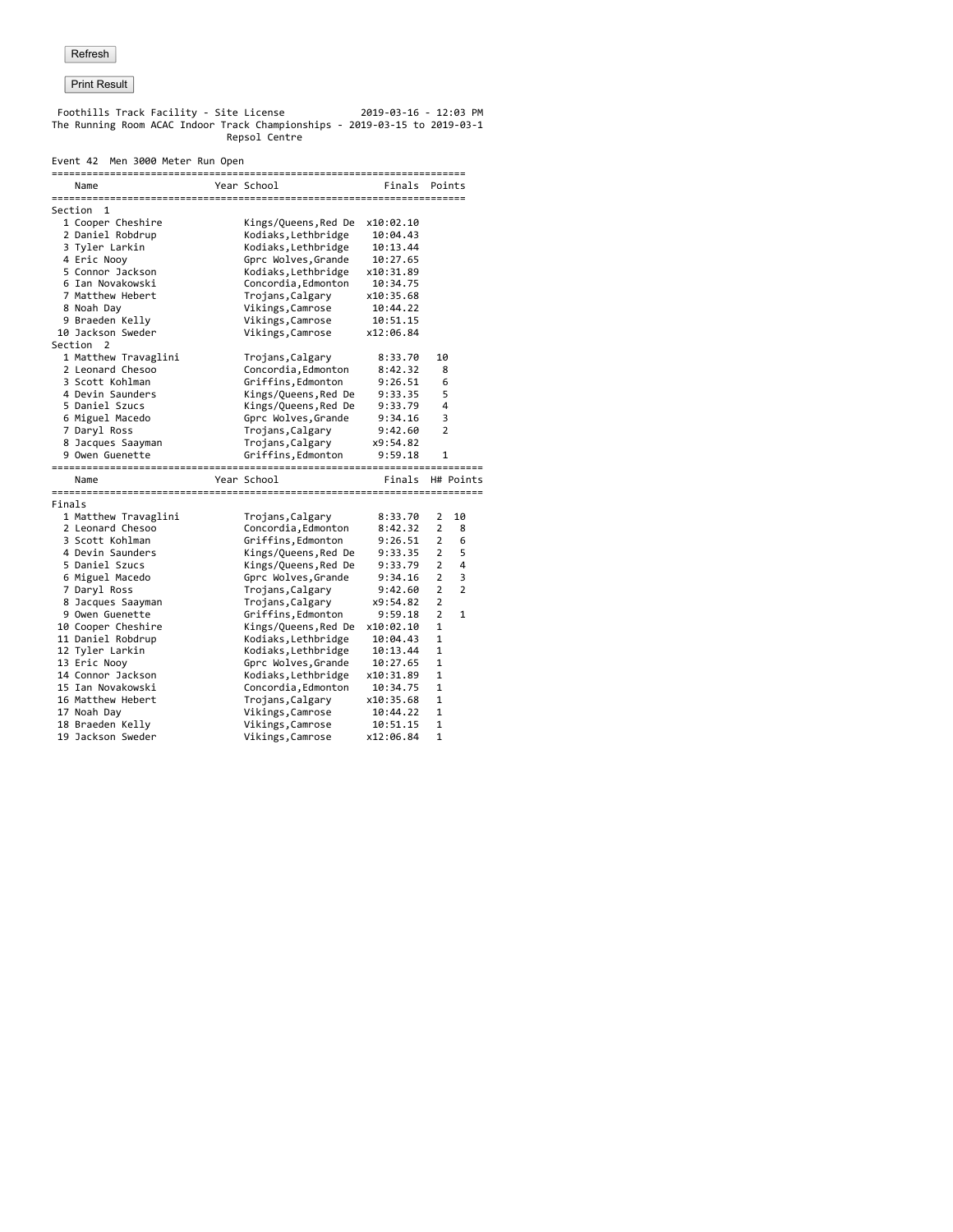| Foothills Track Facility - Site License<br>2019-03-16 - 12:03 PM<br>The Running Room ACAC Indoor Track Championships - 2019-03-15 to 2019-03-16<br>Repsol Centre |     |  |                                           |                |             |  |  |  |  |
|------------------------------------------------------------------------------------------------------------------------------------------------------------------|-----|--|-------------------------------------------|----------------|-------------|--|--|--|--|
| Event 51 Women 4x400 Meter Relay Open                                                                                                                            |     |  |                                           |                |             |  |  |  |  |
| School<br>Finals Points                                                                                                                                          |     |  |                                           |                |             |  |  |  |  |
| Section 1                                                                                                                                                        |     |  |                                           |                |             |  |  |  |  |
| 1 Lethbridge Kodiaks 'A'                                                                                                                                         |     |  | 4:38.32                                   | $\overline{a}$ |             |  |  |  |  |
| 1) Danna DeGagne                                                                                                                                                 |     |  | 2) Rebecca Sweeney                        |                |             |  |  |  |  |
| 3) Vildana Rekic                                                                                                                                                 |     |  | 4) Brooklyn Vogel                         |                |             |  |  |  |  |
| 2 MacEwan Griffins<br>'в'                                                                                                                                        |     |  | x4:48.89                                  |                |             |  |  |  |  |
| 1) Bailey Stang                                                                                                                                                  |     |  | 2) Daniella Wasielewski                   |                |             |  |  |  |  |
| 3) Kiersten Rajotte                                                                                                                                              |     |  | 4) Cassandra Mastel-Marr                  |                |             |  |  |  |  |
| 3 Augustana Vikings<br>'A'                                                                                                                                       |     |  | 5:03.39                                   | 3              |             |  |  |  |  |
| 1) Lydia Brown                                                                                                                                                   |     |  | 2) Mia Spreen                             |                |             |  |  |  |  |
| 3) Kylie Peake                                                                                                                                                   | 'А' |  | 4) Chiedza Mutize                         |                |             |  |  |  |  |
| -- St. Mary's University Calgary<br>1) Karen Vandenborre                                                                                                         |     |  | DQ                                        |                | Rule 170.15 |  |  |  |  |
| 3) Tanis Lefebvre                                                                                                                                                |     |  | 2) Bethany Topping<br>4) Rebecca Johnson  |                |             |  |  |  |  |
| Section 2                                                                                                                                                        |     |  |                                           |                |             |  |  |  |  |
| 1 Red Deer College 'A'                                                                                                                                           |     |  | 4:20.91                                   | 10             |             |  |  |  |  |
| 1) Lauren Pasiuk                                                                                                                                                 |     |  | 2) Shayla Sklaruk                         |                |             |  |  |  |  |
| 3) Jill Stewart                                                                                                                                                  |     |  | 4) Sandra Garcia                          |                |             |  |  |  |  |
| 2 MacEwan Griffins<br>'A'                                                                                                                                        |     |  | 4:22.80                                   | 8              |             |  |  |  |  |
| 1) Shaunice Burgers                                                                                                                                              |     |  | 2) Emma Steele                            |                |             |  |  |  |  |
| 3) Ashley Tymkow                                                                                                                                                 |     |  | 4) Ember Large                            |                |             |  |  |  |  |
| 3 Concordia University Edmonton                                                                                                                                  | 'А' |  | 4:35.57                                   | 6              |             |  |  |  |  |
| 1) Mienna Starosielski                                                                                                                                           |     |  | 2) Rebekka Hay                            |                |             |  |  |  |  |
| 3) Kennedy Hay                                                                                                                                                   |     |  | 4) Ana Zulic                              |                |             |  |  |  |  |
| 4 Grande Prairie Regional 'A'                                                                                                                                    |     |  | 4:38.11                                   | 5              |             |  |  |  |  |
| 1) Brittany Duvall<br>3) Maria Houle                                                                                                                             |     |  | 2) Krista Frey<br>4) Anna van der Geissen |                |             |  |  |  |  |
|                                                                                                                                                                  |     |  |                                           |                |             |  |  |  |  |
| School                                                                                                                                                           |     |  | Finals H# Points                          |                |             |  |  |  |  |
| Finals                                                                                                                                                           |     |  |                                           |                |             |  |  |  |  |
| 1 Red Deer College 'A'                                                                                                                                           |     |  | 4:20.91                                   | 2              | 10          |  |  |  |  |
| 1) Lauren Pasiuk                                                                                                                                                 |     |  | 2) Shayla Sklaruk                         |                |             |  |  |  |  |
| 3) Jill Stewart                                                                                                                                                  |     |  | 4) Sandra Garcia                          |                |             |  |  |  |  |
| 2 MacEwan Griffins<br>'A'                                                                                                                                        |     |  | 4:22.80                                   | 2              | 8           |  |  |  |  |
| 1) Shaunice Burgers                                                                                                                                              |     |  | 2) Emma Steele                            |                |             |  |  |  |  |
| 3) Ashley Tymkow                                                                                                                                                 |     |  | 4) Ember Large                            |                |             |  |  |  |  |
| 3 Concordia University Edmonton                                                                                                                                  | 'A' |  | 4:35.57                                   | 2              | 6           |  |  |  |  |
| 1) Mienna Starosielski<br>3) Kennedy Hay                                                                                                                         |     |  | 2) Rebekka Hay<br>4) Ana Zulic            |                |             |  |  |  |  |
| 'A'<br>4 Grande Prairie Regional                                                                                                                                 |     |  | 4:38.11                                   | 2              | 5           |  |  |  |  |
| 1) Brittany Duvall                                                                                                                                               |     |  | 2) Krista Frey                            |                |             |  |  |  |  |
| 3) Maria Houle                                                                                                                                                   |     |  | 4) Anna van der Geissen                   |                |             |  |  |  |  |
| 'A'<br>5 Lethbridge Kodiaks                                                                                                                                      |     |  | 4:38.32                                   | 1              | 4           |  |  |  |  |
| 1) Danna DeGagne                                                                                                                                                 |     |  | 2) Rebecca Sweeney                        |                |             |  |  |  |  |
| 3) Vildana Rekic                                                                                                                                                 |     |  | 4) Brooklyn Vogel                         |                |             |  |  |  |  |
| 6 MacEwan Griffins<br>'B'                                                                                                                                        |     |  | x4:48.89                                  | 1              |             |  |  |  |  |
| 1) Bailey Stang                                                                                                                                                  |     |  | 2) Daniella Wasielewski                   |                |             |  |  |  |  |
| 3) Kiersten Rajotte                                                                                                                                              |     |  | 4) Cassandra Mastel-Marr                  |                |             |  |  |  |  |
| 7 Augustana Vikings 'A'                                                                                                                                          |     |  | 5:03.39                                   | 1              | 3           |  |  |  |  |
| 1) Lydia Brown                                                                                                                                                   |     |  | 2) Mia Spreen                             |                |             |  |  |  |  |
| 3) Kylie Peake                                                                                                                                                   |     |  | 4) Chiedza Mutize<br>DQ                   |                | Rule 170.15 |  |  |  |  |
| -- St. Mary's University Calgary 'A'<br>1) Karen Vandenborre                                                                                                     |     |  | 2) Bethany Topping                        | 1              |             |  |  |  |  |
| 3) Tanis Lefebvre                                                                                                                                                |     |  | 4) Rebecca Johnson                        |                |             |  |  |  |  |
|                                                                                                                                                                  |     |  |                                           |                |             |  |  |  |  |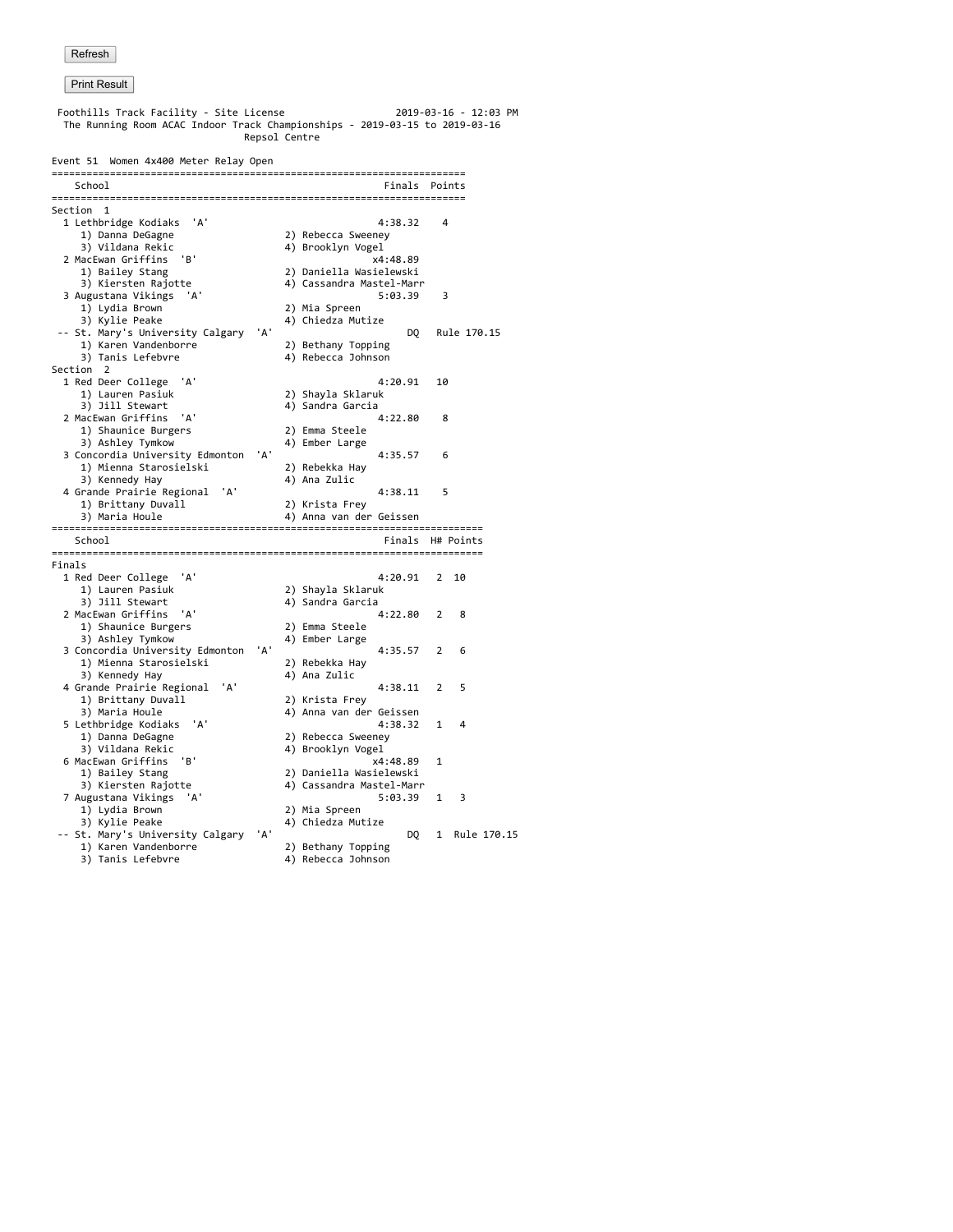**Print Result**  Foothills Track Facility - Site License 2019-03-16 - 12:03 PM The Running Room ACAC Indoor Track Championships - 2019-03-15 to 2019-03-1 Repsol Centre Event 52 Men 4x400 Meter Relay Open ======================================================================= School **Finals** Points ======================================================================= Section 1 1 Red Deer College 'B'  $x3:54.87$ <br>1) Jakob Vollmerhaus 2) Cooper Cheshire 1) Jakob Vollmerhaus 2) Cooper Cheshire<br>3) Devin Saunders 2004 (4) Daniel Szucs 3) Devin Saunders 2 Sait Trojans 'B' x3:57.75 1) Marcus Bautista<br>3) Warren Emslie 4) Jacques Saayman<br>x4:17.71 3 Grande Prairie Regional 'B' y proposed and the series of the series of the series of the series of the series of the series of the series of the series of the series of the series of the series of the series of the serie 1) Tarias Fournier (2)<br>3) Taylor Hudak (4) 3) Taylor Hudak 4) Section 2 1 MacEwan Griffins 'B' x3:45.11 1) Andrei Pop 2) Scott Kohlman<br>3) Owen Guenette 2004 4) Omar Medina 4) Omar Medina<br> $x4:07.28$ 2 Lethbridge Kodiaks 'B'<br>1) Kuljeet Singh 2) Dolan Saddleback<br>4) Tyler Larkin 3) Connor Jackson 4) Tyler Larkin 3 Augustana Vikings 'B'<br>1) Braeden Kelly 2) Timothy Shapka<br>4) Noah Day 3) Jackson Sweder Section 3 1 Lethbridge Kodiaks 'A' 3:45.46 4<br>1) Foster Isiche 2) Tristan Jochems 1) Foster Isiche 2) Tristan Jochems<br>3) Tanner Rent 4) Daniel Robdrup  $\begin{array}{c} \text{3:45.77} \\ \text{2:45.77} \end{array}$  2 Augustana Vikings 'A' 3:45.77 3 1) Joshua Lawal 2) Michael Stasuik 4) Nathanael Tabert 3 Concordia University Edmonton 'A' 3:47.16 2 1) Brandon Morris (2) Xeith Spruyt<br>3) Jackson Murrell (4) Leonard Chesoo 3) Jackson Murrell 4) Leonard Chesoo 4 St. Mary's University Calgary 'A'<br>1) Tim Evans 2) Quinn Demers 3) Jason Sprinkhuysen  $4$ <sup>2</sup> Isaac Amsing Section 4 1 MacEwan Griffins 'A' 3:32.28 10 2) Thomas Cross-Trush 3) Reece Runco 4) Connor Swaby 2 Sait Trojans 'A' 3:36.28 8 1) Brant Lauweryssen 3) Matthew Travaglini (4) Brent Stephen<br>Scande Prairie Regional (4) 3 Grande Prairie Regional 'A' 1) Brice Wilkes 2) Miguel Macedo 3) Joel Manz (2008) 4) Brandon Tufford 4 Red Deer College 'A' 3:42.86 5 1) Lucas Wessner 2) Carson Schiller 3) Matt Hope 4) Stephen Rowley ========================================================================== Finals H# Points ========================================================================== Finals 1 MacEwan Griffins 'A' 3:32.28 4 10<br>1) Caelen Begg 2) Thomas Cross-Trush 1) Caelen Begg 2) Thomas Cross-Trush<br>3) Reece Runco 2012 4) Connor Swaby 4) Connor Swaby<br> $3:36.28$  4 8 2 Sait Trojans 'A'<br>1) Brant Lauweryssen 2) Jemmy Lee 1) Brant Lauweryssen 2) Jemmy Lee<br>3) Matthew Travaglini 4) Brent Stephen 3) Matthew Travaglini (1998) And African Andrew Travaglini (1998) Applent Stephen<br>138.41 (1998) 3:38.41 (1998) 3:38.41 (1998) 3:38.41 (1998) 3:38.41 (1998) 3:38.41 (1998) 3:38.41 (1998) 3:38. 3 Grande Prairie Regional 'A'<br>1) Brice Wilkes 1) Brice Wilkes  $\begin{array}{ccc} 1 & 2) & \text{Miguel} & \text{Macedo} \\ 3) & \text{Joel } \text{Manz} & 4) & \text{Brandon } \text{Tuffor} \end{array}$  $\begin{array}{cccc} 4 \end{array}$  Brandon Tufford<br>3:42.86 4 5 4 Red Deer College 'A'<br>1) Lucas Wessner 1) Lucas Wessner 2) Carson Schiller<br>3) Matt Hope 24 Stephen Rowley 4) Stephen Rowley<br> $x3:45.11$  2 5 MacEwan Griffins 'B'<br>1) Andrei Pop

3) Jackson Murrell 4) Leonard Chesoo<br>Red Deer College 'B' 3:54.87 1

3) Devin Saunders (4) Daniel Szucs<br>
Sait Trojans 'B' (23:57.75 )

9 Red Deer College 'B' x3:<br>31.1 3akob Vollmerhaus (2) Cooper Cheshire

1) Marcus Bautista 2) Iqbal Singh

6 Lethbridge Kodiaks 'A'<br>1) Foster Isiche

7 Augustana Vikings 'A'<br>1) Joshua Lawal

1) Jakob Vollmerhaus

10 Sait Trojans 'B'

2) Scott Kohlman<br>4) Omar Medina 3) Owen Guenette 4) Omar Medina 1) Foster Isiche 2) Tristan Jochems<br>3) Tanner Rent 24) Daniel Robdrup 4) Daniel Robdrup<br> $3:45.77$   $3$   $3$  1) Joshua Lawal 2) Michael Stasuik 4) Nathanael Tabert<br> $3:47.16$  3 2 8 Concordia University Edmonton 'A' 3<br>1) Brandon Morris 2) Keith Spruyt 1) Brandon Morris <sup>2</sup> (2) Keith Spruyt<br>
3) Jackson Murrell (4) Leonard Chesoo

4) Jacques Saayman